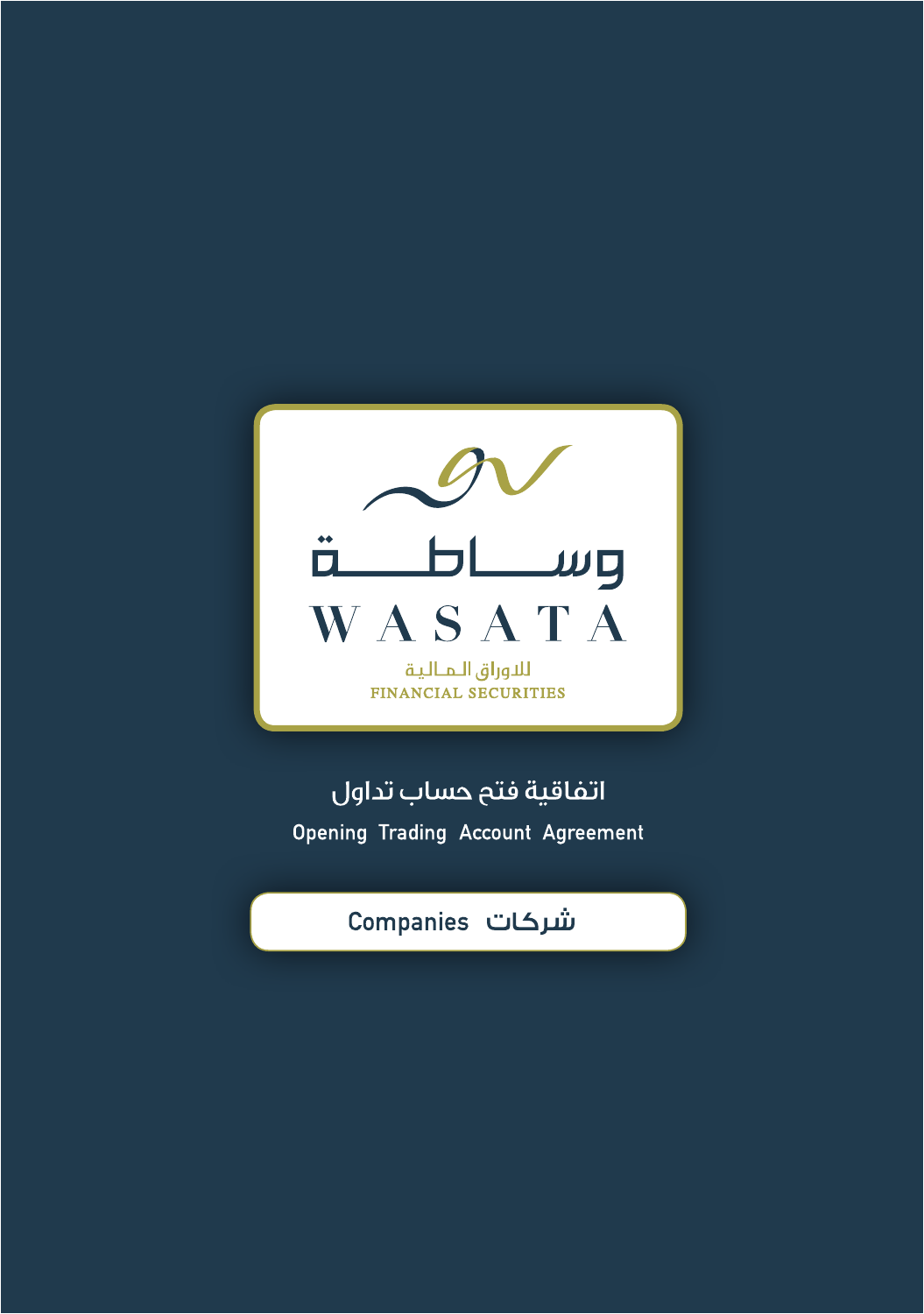



Ö.

 $H$ 

للاوراق اللاالية

மர

**Opening Trading Account Agreement** 

شركات Companies

| Update<br>New                                                                                                                                                                                                                                                                                | تحديث الحساب<br>  حساب جديد                                                                                                                                                                                                                                                                                                          |
|----------------------------------------------------------------------------------------------------------------------------------------------------------------------------------------------------------------------------------------------------------------------------------------------|--------------------------------------------------------------------------------------------------------------------------------------------------------------------------------------------------------------------------------------------------------------------------------------------------------------------------------------|
| <b>Legal Entities</b><br>Legal Account (Institution-Companies)                                                                                                                                                                                                                               | ] حساب اعتباري (مؤسسات - شركات)<br>  كيانات قانونية                                                                                                                                                                                                                                                                                  |
| Legal Form:                                                                                                                                                                                                                                                                                  | الشكل القانوني:                                                                                                                                                                                                                                                                                                                      |
| Commandite partnership<br>Joint<br>Individual institution<br>Limited liability company<br>Investment portfolio<br>Holding company<br>Trust fund<br>Company limited by shares<br>Public joint stock company<br>Solidarity company<br>Private joint stock company<br><b>Basic Information:</b> | شركة التوصية البسيطة<br>  مشترك<br>مؤسسة فردية<br>شركة ذات مسؤولية محدودة<br>محافظ استثمارية<br>شركة قابضة<br>شركة التوصية بالأسهم<br>صندوق استئماني<br>شركة مساهمة عامة<br> شركة تضامن<br>شركة مساهمة خاصة<br>منظمة أو مؤسسة غير هادفه للربح Non-profit organization or institution<br>ص] أخرى: (يتم التحديد)<br>البيانات الأساسية: |
|                                                                                                                                                                                                                                                                                              |                                                                                                                                                                                                                                                                                                                                      |
|                                                                                                                                                                                                                                                                                              |                                                                                                                                                                                                                                                                                                                                      |
|                                                                                                                                                                                                                                                                                              |                                                                                                                                                                                                                                                                                                                                      |
|                                                                                                                                                                                                                                                                                              |                                                                                                                                                                                                                                                                                                                                      |
|                                                                                                                                                                                                                                                                                              |                                                                                                                                                                                                                                                                                                                                      |
|                                                                                                                                                                                                                                                                                              |                                                                                                                                                                                                                                                                                                                                      |
|                                                                                                                                                                                                                                                                                              | رقم السجل التجاري:                                                                                                                                                                                                                                                                                                                   |
|                                                                                                                                                                                                                                                                                              |                                                                                                                                                                                                                                                                                                                                      |
|                                                                                                                                                                                                                                                                                              |                                                                                                                                                                                                                                                                                                                                      |
|                                                                                                                                                                                                                                                                                              | الرقم الضربي:                                                                                                                                                                                                                                                                                                                        |
|                                                                                                                                                                                                                                                                                              |                                                                                                                                                                                                                                                                                                                                      |
|                                                                                                                                                                                                                                                                                              |                                                                                                                                                                                                                                                                                                                                      |
| Are there any other branches outside State of Qatar?                                                                                                                                                                                                                                         | هل للشركة فروع أخرى خارج قطر ؟                                                                                                                                                                                                                                                                                                       |
|                                                                                                                                                                                                                                                                                              |                                                                                                                                                                                                                                                                                                                                      |
|                                                                                                                                                                                                                                                                                              |                                                                                                                                                                                                                                                                                                                                      |
|                                                                                                                                                                                                                                                                                              |                                                                                                                                                                                                                                                                                                                                      |
| ما اسم الجهــة التنظيمـة والرقابيــة التي تـقــوم بالإشــراف عـلــى نشــاط   Please to provide the name of regulatory entity that regulates                                                                                                                                                  |                                                                                                                                                                                                                                                                                                                                      |
| the company's activities.                                                                                                                                                                                                                                                                    | الشركــة؟                                                                                                                                                                                                                                                                                                                            |
|                                                                                                                                                                                                                                                                                              |                                                                                                                                                                                                                                                                                                                                      |

 $\overline{2}$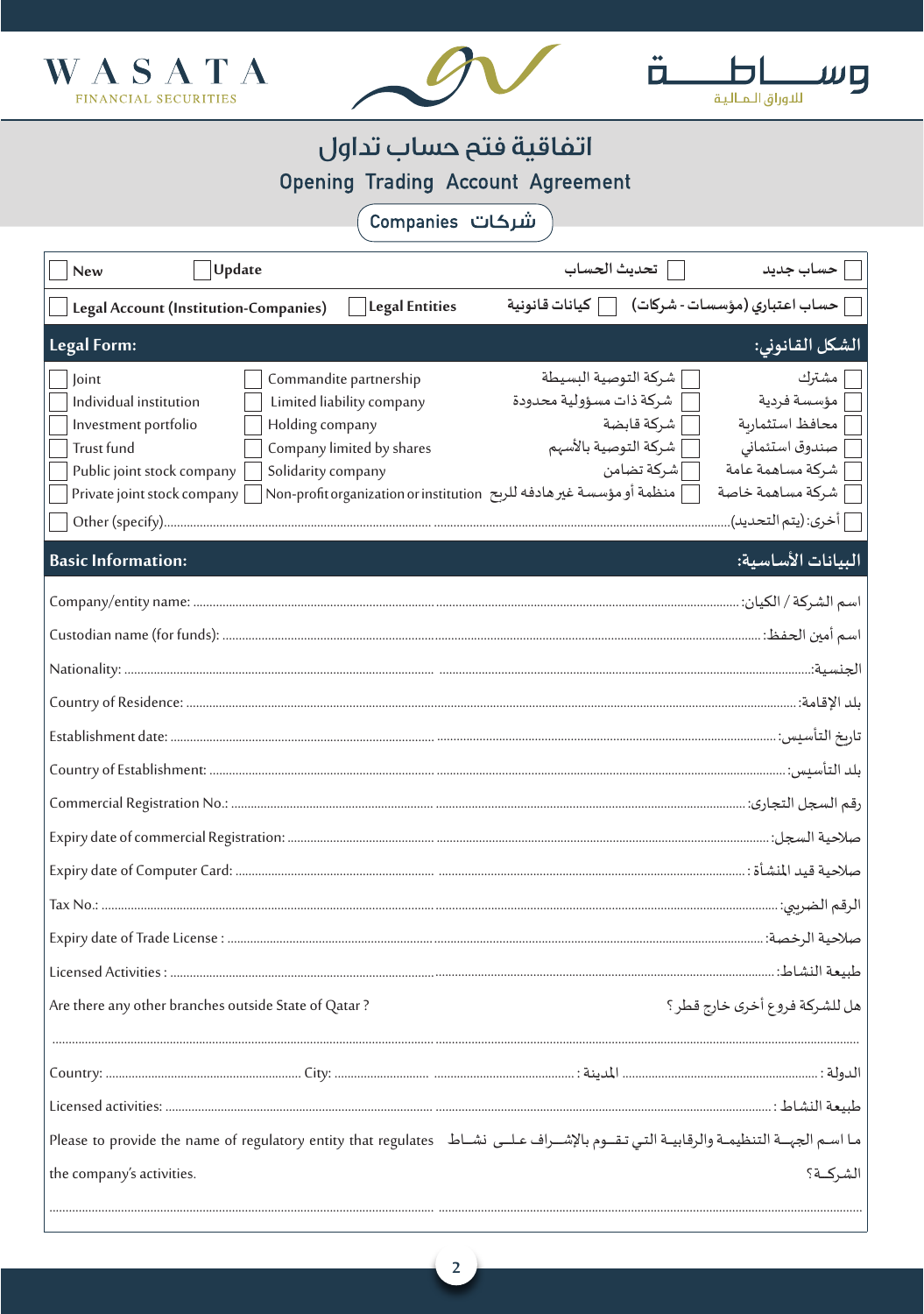





| Agents:                                                                                                                                   |             |          | الوكلاء:                                                                |
|-------------------------------------------------------------------------------------------------------------------------------------------|-------------|----------|-------------------------------------------------------------------------|
|                                                                                                                                           |             |          |                                                                         |
|                                                                                                                                           |             |          |                                                                         |
|                                                                                                                                           |             |          |                                                                         |
|                                                                                                                                           |             |          |                                                                         |
|                                                                                                                                           |             |          |                                                                         |
|                                                                                                                                           |             |          |                                                                         |
|                                                                                                                                           |             |          |                                                                         |
|                                                                                                                                           |             |          |                                                                         |
|                                                                                                                                           |             |          |                                                                         |
|                                                                                                                                           |             |          |                                                                         |
|                                                                                                                                           |             |          |                                                                         |
| هل الموكل شخص سياسي حالي أو سابق بحكم عمله، أو بحكم قرابته من الدرجة     Is the authorizer is a political person currently or formerly by |             |          |                                                                         |
| virtue of his work? or by virtue of his first or second degree of                                                                         |             |          | الأولى أو الثانية من شخص سياسي أو بحكم علاقته الاجتماعية أو علاقة العمل |
| kinship is political person? or by virtue of his social or working                                                                        |             |          | مع شخص سياسي حالي أوسابق؟                                               |
| relationship with a current or former political person?<br>  نعم                                                                          |             |          |                                                                         |
| Yes                                                                                                                                       |             |          | $\Delta$                                                                |
| No                                                                                                                                        |             |          |                                                                         |
| If yes please mention:                                                                                                                    |             |          | في حالة الإجابة بنعم يرجى ذكر:                                          |
| نوع العلاقة                                                                                                                               | الجنسية     | المنصب   | الاسم                                                                   |
| Nature of Relation                                                                                                                        | Nationality | Position | Name                                                                    |
|                                                                                                                                           |             |          |                                                                         |

 $\overline{\mathbf{3}}$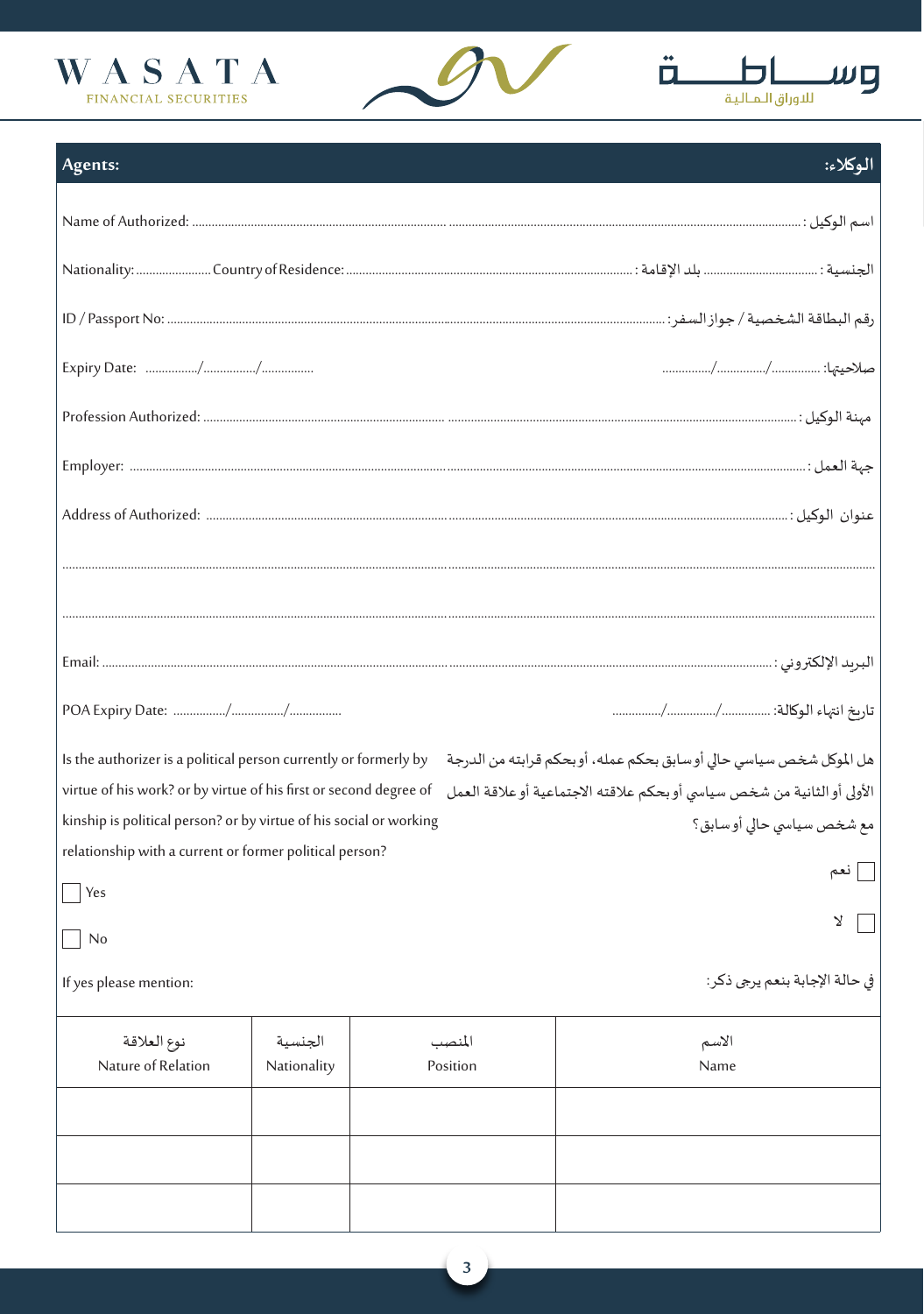





**بيانات املنصب السيا�سي )إن وجد(: :(any if (Position Political of Details**

| ا <b>لشخص السياسي بحكم منصبه هو</b> : أي شخص كان أو ما زال يشغل مهام عامة بارزة في دولة قطر أو في دولة أجنبية أو مؤسسة دولية.<br>Political person by virtue of his position, any person who was or continue to accupy prominent public capacities in the State of<br>Qatar, or in a foreign country or in a international Institution. |                                                                             |            |                                                               |                                                                                                                                                                                                         |
|----------------------------------------------------------------------------------------------------------------------------------------------------------------------------------------------------------------------------------------------------------------------------------------------------------------------------------------|-----------------------------------------------------------------------------|------------|---------------------------------------------------------------|---------------------------------------------------------------------------------------------------------------------------------------------------------------------------------------------------------|
|                                                                                                                                                                                                                                                                                                                                        |                                                                             |            |                                                               |                                                                                                                                                                                                         |
|                                                                                                                                                                                                                                                                                                                                        |                                                                             |            |                                                               | إذا كان أحد ملاك أو مدراء العميل ذو منصب سياسي حالي أو سابق يرجى تحديد المنصب :<br>If one of the client's owners or managers has a current or previous political position, please specify the position: |
| Party official                                                                                                                                                                                                                                                                                                                         |                                                                             | مسؤول حزبي | Head of the state or govt.                                    | رئيس دولة أوحكومة                                                                                                                                                                                       |
|                                                                                                                                                                                                                                                                                                                                        | Minister or deputy minister or undersecretary                               |            |                                                               | وزير أو نائب وزير أو وكيل وزارة                                                                                                                                                                         |
|                                                                                                                                                                                                                                                                                                                                        | Highlevel political or government official (Diplomatic, Judicial, Military) |            | مسؤول سياسي أو حكومي رفيع المستوى ( دبلوماسي – قاضي – عسكري ) |                                                                                                                                                                                                         |
|                                                                                                                                                                                                                                                                                                                                        | Parliament member or advisory council member                                |            |                                                               | عضوفي البرلمان أوعضو في مجلس الشورى                                                                                                                                                                     |
|                                                                                                                                                                                                                                                                                                                                        | Senior executive directors of state owned companies                         |            |                                                               | كبار المدراء التنفيذين في الشركات المملوكة للدولة                                                                                                                                                       |
|                                                                                                                                                                                                                                                                                                                                        | Member of board of directors or director of international organizations     |            |                                                               | عضو مجلس إدارة أو مديرفي منظمات دولية                                                                                                                                                                   |
| Others(Please specify)                                                                                                                                                                                                                                                                                                                 |                                                                             |            |                                                               | أخرى (يرجى التحديد)                                                                                                                                                                                     |
| $\sqrt{\frac{1}{1}}$ None                                                                                                                                                                                                                                                                                                              |                                                                             |            |                                                               | لا يوجد                                                                                                                                                                                                 |
|                                                                                                                                                                                                                                                                                                                                        |                                                                             |            |                                                               | هل أحد أقارب ملاك أو مدراء العميل (أقارب من الدرجة الأولى أو الثانية) أو أحد الأقارب من الزواج أو المتعاونين مع العميل (شركاء-مستشارين-                                                                 |
|                                                                                                                                                                                                                                                                                                                                        |                                                                             |            |                                                               | وكلاء  الخ) ذو منصب سياسي حالي أو سابق؟ الرجاء التحديد:                                                                                                                                                 |
|                                                                                                                                                                                                                                                                                                                                        |                                                                             |            |                                                               | If any of the client's first or secound degree relative, or any relatives by affinity or any collaborated persons (Partners, Advisors,                                                                  |
| agentsetc) a current or previous political position, please specify:                                                                                                                                                                                                                                                                   |                                                                             |            |                                                               |                                                                                                                                                                                                         |
| Party official                                                                                                                                                                                                                                                                                                                         |                                                                             | مسؤول حزبي | Head of the state or govt.                                    | رئيس دولة أو حكومة                                                                                                                                                                                      |
|                                                                                                                                                                                                                                                                                                                                        | Minister or deputy minister or undersecretary                               |            |                                                               | وزير أونائب وزير أووكيل وزارة                                                                                                                                                                           |
|                                                                                                                                                                                                                                                                                                                                        | Highlevel political or government official (Diplomatic, Judicial, Military) |            | مسؤول سياسي أو حكومي رفيع المستوى ( دبلوماسي – قاضي – عسكري ) |                                                                                                                                                                                                         |
|                                                                                                                                                                                                                                                                                                                                        | Parliament member or advisory council member                                |            |                                                               | عضوفي البرلمان أوعضو في مجلس الشورى                                                                                                                                                                     |
|                                                                                                                                                                                                                                                                                                                                        | Senior executive directors of state owned companies                         |            |                                                               | كبار المدراء التنفيذين في الشركات المملوكة للدولة                                                                                                                                                       |
|                                                                                                                                                                                                                                                                                                                                        | Member of board of directors or director of international organizations     |            |                                                               | عضو مجلس إدارة أو مدير في منظمات دولية                                                                                                                                                                  |
|                                                                                                                                                                                                                                                                                                                                        |                                                                             |            |                                                               |                                                                                                                                                                                                         |
| None                                                                                                                                                                                                                                                                                                                                   |                                                                             |            |                                                               | لا يوجد                                                                                                                                                                                                 |
| نوع العلاقة                                                                                                                                                                                                                                                                                                                            | الجنسية                                                                     | المنصب     |                                                               | الاسم                                                                                                                                                                                                   |
| Nature of Relation                                                                                                                                                                                                                                                                                                                     | Nationality                                                                 | Position   |                                                               | Name                                                                                                                                                                                                    |
|                                                                                                                                                                                                                                                                                                                                        |                                                                             |            |                                                               |                                                                                                                                                                                                         |
|                                                                                                                                                                                                                                                                                                                                        |                                                                             |            |                                                               |                                                                                                                                                                                                         |
| Activity classification:                                                                                                                                                                                                                                                                                                               |                                                                             |            |                                                               | تصنيف النشاط:                                                                                                                                                                                           |
| Charitable organization                                                                                                                                                                                                                                                                                                                | Automotive trading                                                          |            | تجارة السيارات                                                | جمعية خيرية/نادي                                                                                                                                                                                        |
| Financial Institution                                                                                                                                                                                                                                                                                                                  | Real estate developers                                                      |            | مطورى عقارات                                                  | مؤسسة مالية                                                                                                                                                                                             |
| Precious stones trading                                                                                                                                                                                                                                                                                                                | Real estate brokers                                                         |            | وكلاء عقارات                                                  | تجارة الأحجار الكريمة                                                                                                                                                                                   |
| Precious metals trading                                                                                                                                                                                                                                                                                                                |                                                                             |            | أخرى (تذكر):                                                  | تجارة المعادن الثمينة                                                                                                                                                                                   |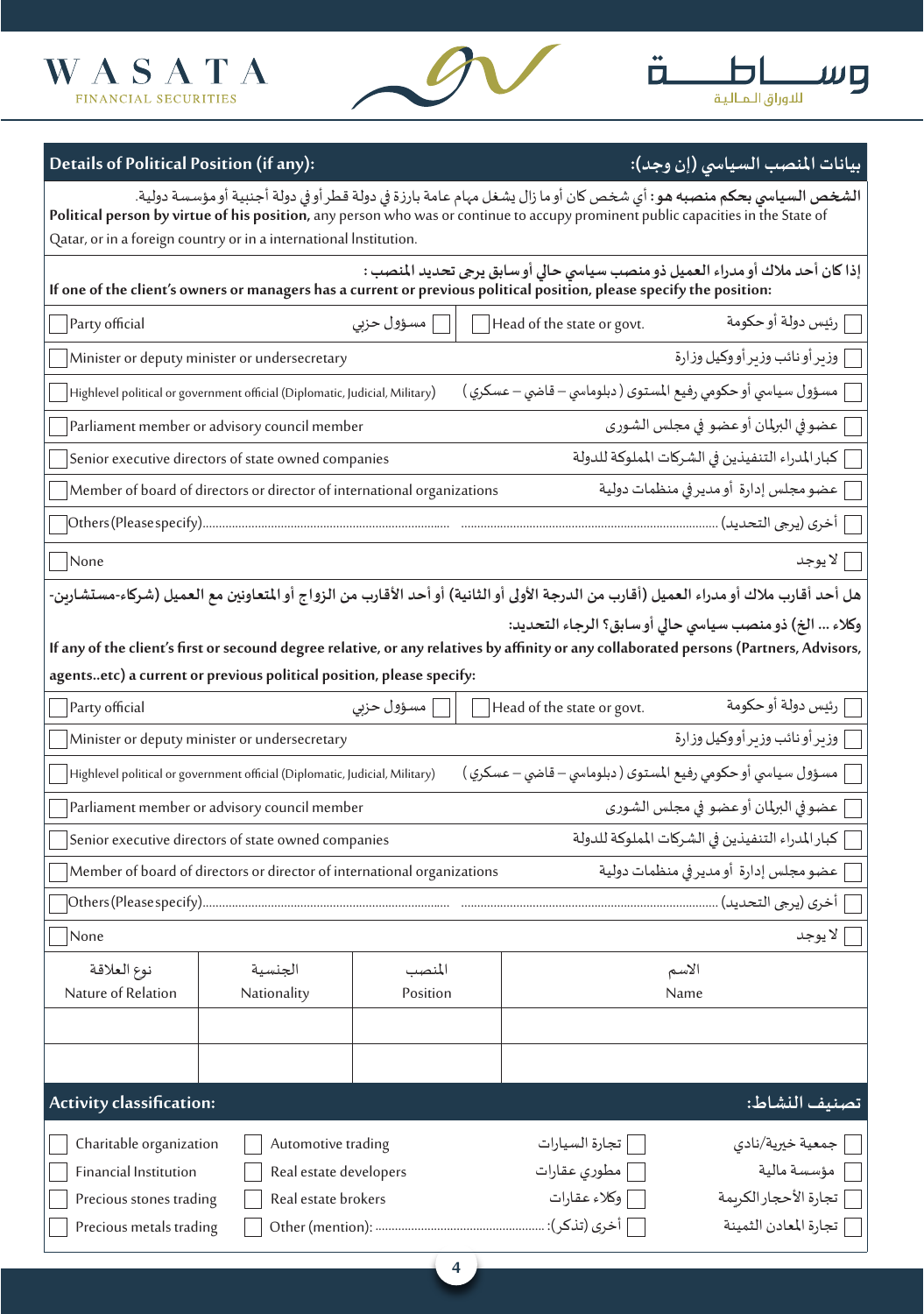





أعضاء مجلس الإدارة:

#### **Board of Directors:**

|    | (The position - ID number and expiry date)   | (مع ذكر المنصب-ورقم الهوية الشخصية وصلاحيتها)  |
|----|----------------------------------------------|------------------------------------------------|
| 1. |                                              |                                                |
| 2. |                                              |                                                |
| 3. |                                              |                                                |
|    |                                              |                                                |
|    |                                              |                                                |
|    |                                              |                                                |
|    | <b>Partners:</b>                             | الشركاء:                                       |
|    | (ID Number and Expiry Date for each partner) | (مع ذكر رقم الهوية الشخصية وصلاحيتها لكل شريك) |
|    |                                              |                                                |
| 2. |                                              |                                                |
| 3. |                                              |                                                |
|    |                                              |                                                |

#### **Investment Fund:**

# الصناديق الاستثمارية:

| Names of fund's directors and authorized signatories    | أسماء أعضاء مجلس إدارة الصندوق والمفوضين بالتوقيع عنه: |
|---------------------------------------------------------|--------------------------------------------------------|
| (Please to provide proof of identity for all directors) | (ضرورة إحضار إثبات الشخصية لكافة الأعضاء)              |
|                                                         |                                                        |
|                                                         |                                                        |
|                                                         |                                                        |
|                                                         |                                                        |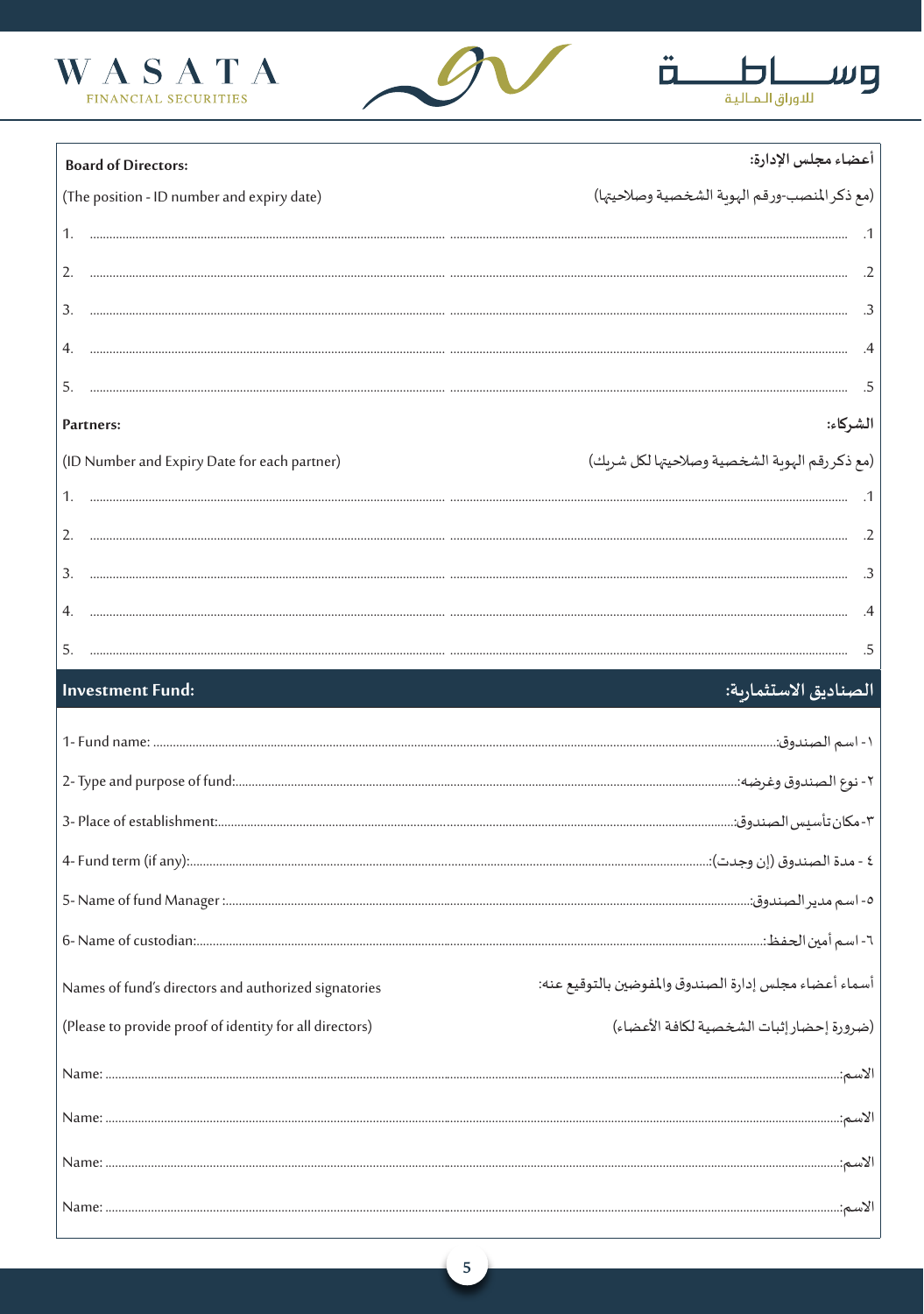





تفاصيل الحسابات البنكية:

| وسائل الأتصال:

### **Contact Details:**

| Current address: | العنوان بالتفصيل: |
|------------------|-------------------|
|                  |                   |
|                  |                   |
|                  | إيجار             |

# Details of bank account:

| <b>Information About the Customer:</b>                   | معلومات حول العميل:                                                        |
|----------------------------------------------------------|----------------------------------------------------------------------------|
| What are the types of securities you intend to transact? | ما نوع المنتج الذي ترغب في التداول فيه من خلال شركة وساطة للأوراق المالية؟ |
| Stock   Sukkuk  <br>Bonds                                | الأسهم [ ] الصكوك [ ] السندات                                              |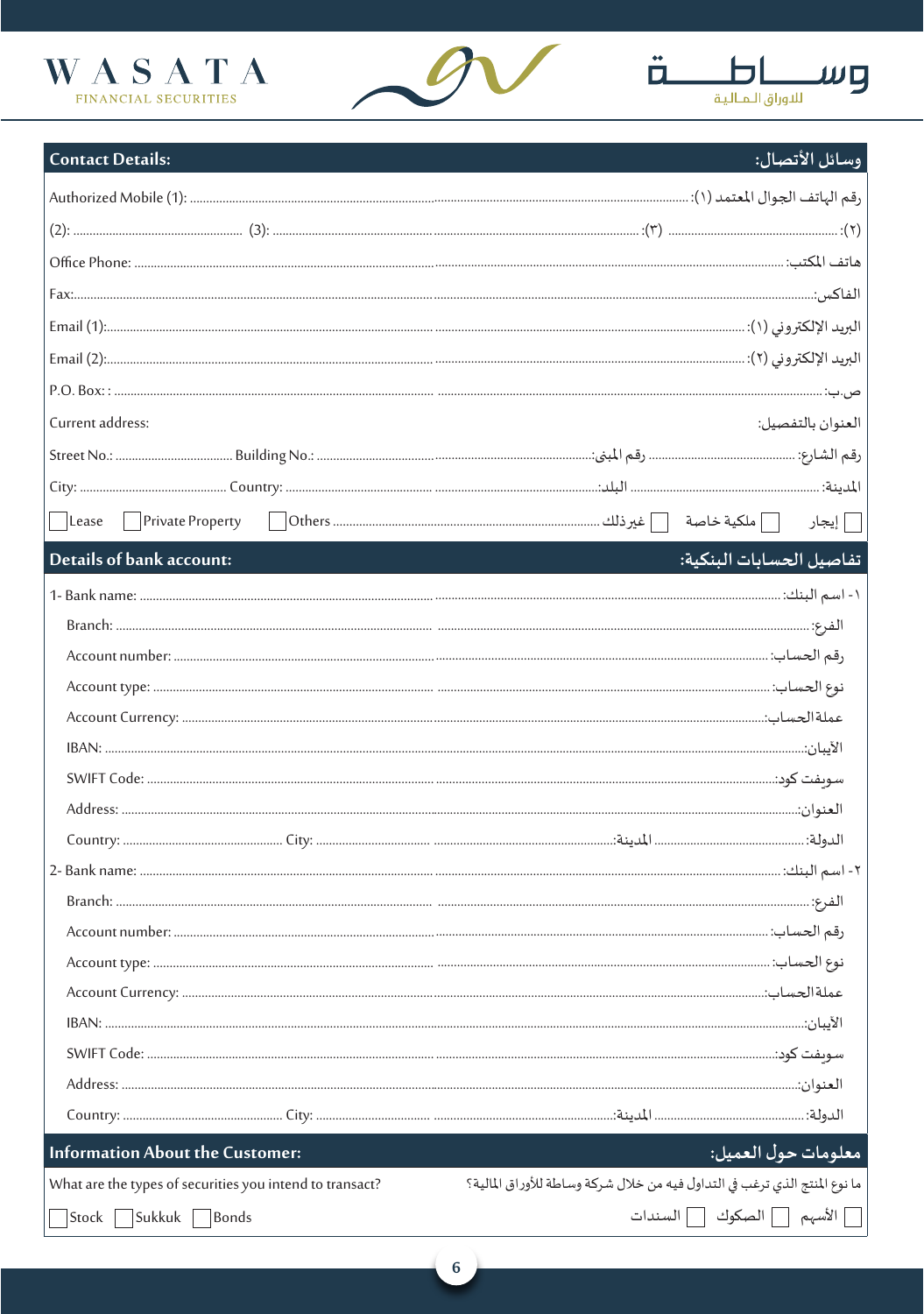



|                                                                                        | تحديد الغرض من إنشاء العلاقة مع شركة وساطة للأوراق المالية:                                                                                                                                                                                                                                                                                                                                                                      |
|----------------------------------------------------------------------------------------|----------------------------------------------------------------------------------------------------------------------------------------------------------------------------------------------------------------------------------------------------------------------------------------------------------------------------------------------------------------------------------------------------------------------------------|
| Specify the Purpose of Establishing the Relationship with Wasata Financial Securities: |                                                                                                                                                                                                                                                                                                                                                                                                                                  |
| Capital Gains   Dividends   Speculation   Both                                         | _ أرباح رأس مالية<br>] توزيعات نقدية       المضاربة اليومية<br>  معًا                                                                                                                                                                                                                                                                                                                                                            |
| How the Account was Opened:                                                            | كيفية فتح حساب:                                                                                                                                                                                                                                                                                                                                                                                                                  |
| By Third Party   Guardian/Authorized<br>In-person                                      | ] العميل نفسه [ ] عن طريق طرف ثالث<br>[ ]ولي طبيعي/ وصي / وكيل                                                                                                                                                                                                                                                                                                                                                                   |
| Brokers or Correspondence Relationship                                                 | <b>[ الوسطاء</b> ، أوعلاقة المراسلة                                                                                                                                                                                                                                                                                                                                                                                              |
| The expected duration of contracting with Wasata Financial Securities:                 | الفترة الزمنية المتوقعة لاستمرار العلاقة:                                                                                                                                                                                                                                                                                                                                                                                        |
| Short Term <b>Dividend Short Term</b><br>$\Box$ Long Term                              | _ طويلة الأجل   _ قصيرة الأجل   _ معاملة لمرة واحدة                                                                                                                                                                                                                                                                                                                                                                              |
| * Long term means the time period equal to or greater than a year.                     | * طويلة الأجل هي: الفترة الزمنية التي تساوي أو تزيد عن العام.                                                                                                                                                                                                                                                                                                                                                                    |
| * Short term means the period of time from one month up to one year.                   | * قصيرة الأجل هي: الفترة الزمنية التي تزيد عن شهروحتى العام.                                                                                                                                                                                                                                                                                                                                                                     |
| The expected Risks level that can be accepted:                                         | المخاطر المتوقعة التي يمكنك تحملها:                                                                                                                                                                                                                                                                                                                                                                                              |
| High Risks   Medium Risks   Low Risks                                                  | [ عالية المخاطر [ ] متوسطة المخاطر<br>منخفضة المخاطر                                                                                                                                                                                                                                                                                                                                                                             |
| Source of Income & Wealth:                                                             | مصادر الدخل والثروة:                                                                                                                                                                                                                                                                                                                                                                                                             |
| Rent   Proceeds of Investment<br>Earnings                                              | وإيرادات [المجارات]<br>__ عوائد استثمار                                                                                                                                                                                                                                                                                                                                                                                          |
|                                                                                        |                                                                                                                                                                                                                                                                                                                                                                                                                                  |
|                                                                                        |                                                                                                                                                                                                                                                                                                                                                                                                                                  |
|                                                                                        |                                                                                                                                                                                                                                                                                                                                                                                                                                  |
|                                                                                        |                                                                                                                                                                                                                                                                                                                                                                                                                                  |
| Do you own any business, activities, or assets in other countries.                     | هل تمتلك أي أعمال أو أنشطة أو أصول في أي دولة خارج دولة قطر ؟                                                                                                                                                                                                                                                                                                                                                                    |
| Yes<br>No                                                                              | $\begin{array}{ccc} \mathbf{1} & \mathbf{1} & \mathbf{1} & \mathbf{1} & \mathbf{1} & \mathbf{1} & \mathbf{1} & \mathbf{1} & \mathbf{1} & \mathbf{1} & \mathbf{1} & \mathbf{1} & \mathbf{1} & \mathbf{1} & \mathbf{1} & \mathbf{1} & \mathbf{1} & \mathbf{1} & \mathbf{1} & \mathbf{1} & \mathbf{1} & \mathbf{1} & \mathbf{1} & \mathbf{1} & \mathbf{1} & \mathbf{1} & \mathbf{1} & \mathbf{1} & \mathbf{1} & \mathbf{1} & \math$ |
|                                                                                        |                                                                                                                                                                                                                                                                                                                                                                                                                                  |
| The allocated size of funds for investment:                                            | المبالغ المتوقعة والمخصصة للإستثمار:                                                                                                                                                                                                                                                                                                                                                                                             |
|                                                                                        |                                                                                                                                                                                                                                                                                                                                                                                                                                  |
|                                                                                        | (الدخل السنوى = النقد، الاستثمارات قصيرة الأجل، الاستثمارات طويلة "Annual income = cash, short term investments and long term)                                                                                                                                                                                                                                                                                                   |
|                                                                                        | الأجل) (الأصول والممتلكات هي عبارة عن (العقارات - الأراضي - الأسهم - - - investments) (Assets and properties are (real estate - lands                                                                                                                                                                                                                                                                                            |
| stocks - deeds - Sukkuk).                                                              | السندات - الصكوك).                                                                                                                                                                                                                                                                                                                                                                                                               |
| <b>Trading services:</b>                                                               | خدمات التداول:                                                                                                                                                                                                                                                                                                                                                                                                                   |
| Call Center<br><b>Electronic Trading</b>                                               | التداول عن طريق مركز الاتصال [التداول الإلكتروني                                                                                                                                                                                                                                                                                                                                                                                 |
| Written Orders                                                                         | [   التداول من خلال أوامر كتابية                                                                                                                                                                                                                                                                                                                                                                                                 |
| All                                                                                    | جميع الوسائل                                                                                                                                                                                                                                                                                                                                                                                                                     |

**7**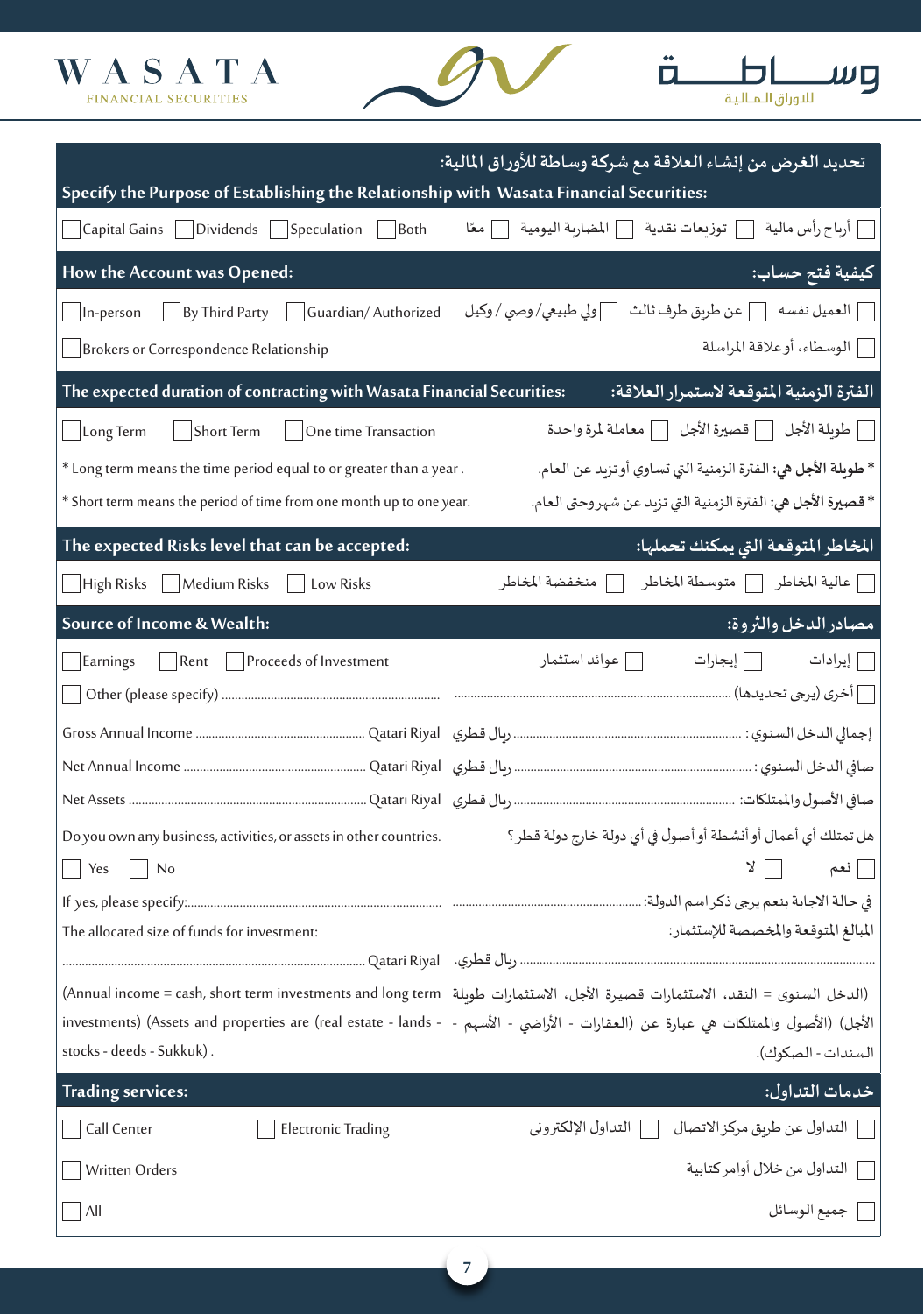





| <b>Communication Language:</b>                                                                                                                                                                                                                                                                                                                                                                                                                                                                                                                                                                                                                                 | لغة التواصل:                                                                                                                                                                                                                                                                                                                                                                                                                                                               |
|----------------------------------------------------------------------------------------------------------------------------------------------------------------------------------------------------------------------------------------------------------------------------------------------------------------------------------------------------------------------------------------------------------------------------------------------------------------------------------------------------------------------------------------------------------------------------------------------------------------------------------------------------------------|----------------------------------------------------------------------------------------------------------------------------------------------------------------------------------------------------------------------------------------------------------------------------------------------------------------------------------------------------------------------------------------------------------------------------------------------------------------------------|
| Language preferences for correspondences with Wasata Financial Securities.                                                                                                                                                                                                                                                                                                                                                                                                                                                                                                                                                                                     | ماهي لغة التواصل مع الشركة؟                                                                                                                                                                                                                                                                                                                                                                                                                                                |
| English $\vert$<br>Arabic                                                                                                                                                                                                                                                                                                                                                                                                                                                                                                                                                                                                                                      | _  الإنجليزية ___  العربية                                                                                                                                                                                                                                                                                                                                                                                                                                                 |
| <b>Declaration:</b>                                                                                                                                                                                                                                                                                                                                                                                                                                                                                                                                                                                                                                            | إقرار:                                                                                                                                                                                                                                                                                                                                                                                                                                                                     |
|                                                                                                                                                                                                                                                                                                                                                                                                                                                                                                                                                                                                                                                                |                                                                                                                                                                                                                                                                                                                                                                                                                                                                            |
|                                                                                                                                                                                                                                                                                                                                                                                                                                                                                                                                                                                                                                                                |                                                                                                                                                                                                                                                                                                                                                                                                                                                                            |
|                                                                                                                                                                                                                                                                                                                                                                                                                                                                                                                                                                                                                                                                |                                                                                                                                                                                                                                                                                                                                                                                                                                                                            |
| Declare that the information provided in this form and other<br>related forms and documents furnished (submitted) to Wasata<br>Financial Securities Co. S.P.C are correct, complete and true to<br>my knowledge. I also undertake to inform Wasata Financial<br>Securities Co. immediately in writing in case of any substantial<br>change in the information or statements mentioned therein,<br>I declare that I am perfect of sound mind. I also has the full<br>capacity and authorization to conclude this Agreement.<br>Moreover, I declare that all sale and purchase orders signed and<br>entered through such services of Wasata Financial Securities | أقربأن البيانات المسجلة والمستندات المرفقة بهذا النموذج صحيحة وكاملة و<br>غير مضللة و أتعهد بابلاغ شركة وساطة للأوراق المالية ذ.م.م بأي تغيير قد يطرأ<br>عليها و ذلك من خلال أي وسيلة من الوسائل المعتمدة.<br>كما أوافق على قيام شركة وساطة للأوراق المالية في تنفيذ أوامر الشراء والبيع<br>بناءا على التعليمات الصادرة مني من خلال الخدمات المعتمدة والمشار إليها أعلاه<br>ضمن هذه الإتفاقية<br>وأقر بأن جميع أوامر البيع والشراء الموقعة من قبلي أو التي يتم إدخالها عبر |
| Co. (W.W.L) are correct and final. Furthermore, I declare that                                                                                                                                                                                                                                                                                                                                                                                                                                                                                                                                                                                                 | الخدمات المعتمدة لدى شركة وساطة للأوراق المالية ذ.م.م صحيحة ونهائية في                                                                                                                                                                                                                                                                                                                                                                                                     |
| I am fully responsible for the damages that may arise from<br>the misuse or illegal use of any of the indicated services and<br>I hold harmless Wasata Financial Securities Co. (W.W.L) from<br>any responsibility. I also declare that the terms and conditions                                                                                                                                                                                                                                                                                                                                                                                               | مواجهتي، كما أقر بكامل مسؤوليتي عن الأضرار التي قد تنشأ عن الاستعمال<br>الخاطئ أو غير المشروع لأي من الخدمات المشار إليها، دون أي مسؤولية على<br>شركة وساطة للأوراق المالية ذ.م.م وتعتبر الشروط والأحكام  المبينة على هذا                                                                                                                                                                                                                                                  |
| indicated in this form are considered an integral part of it.                                                                                                                                                                                                                                                                                                                                                                                                                                                                                                                                                                                                  | النموذج جزءًا لايتجزأ منه ويأخذ حكمه.                                                                                                                                                                                                                                                                                                                                                                                                                                      |

**8**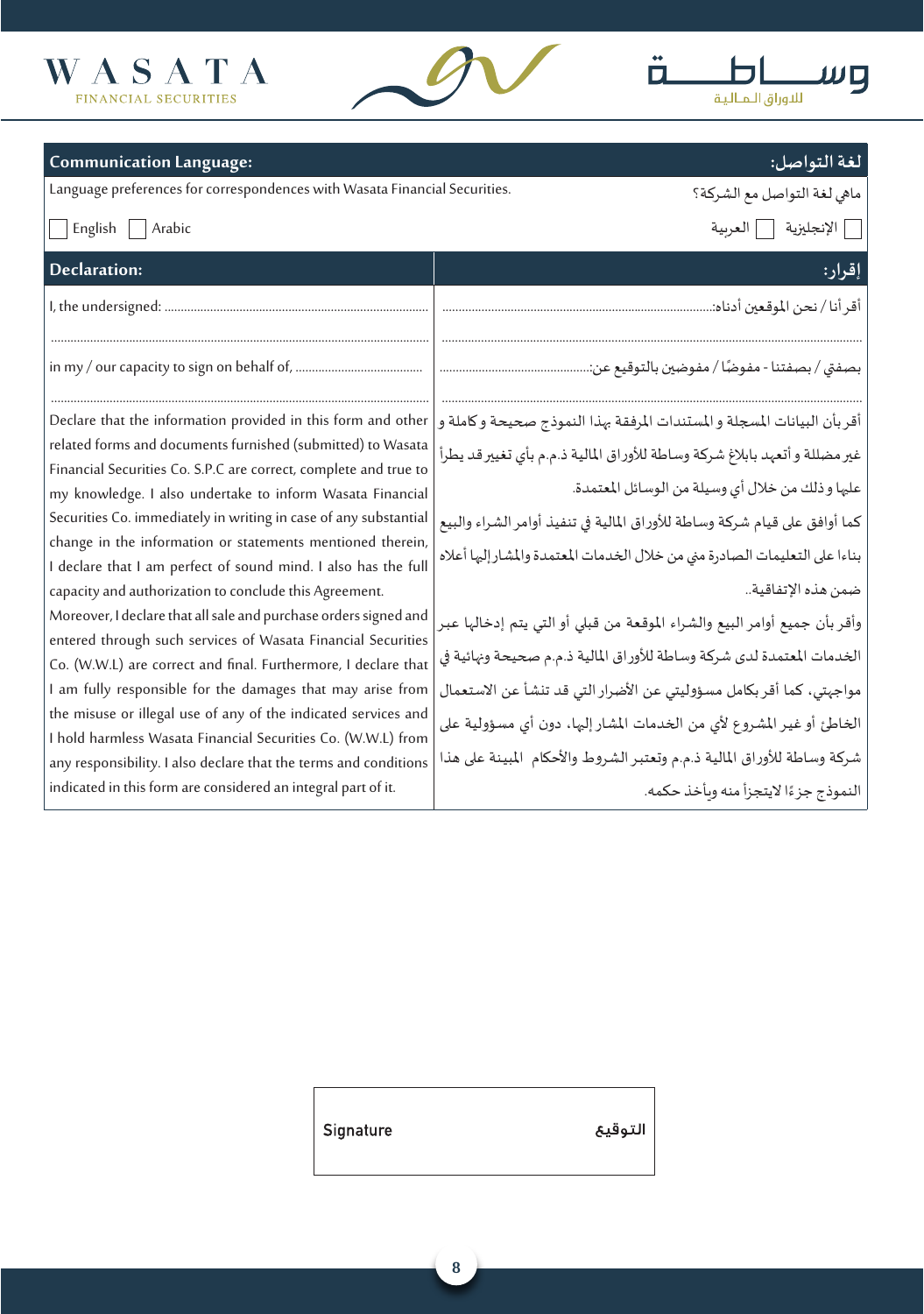



|    | <b>Terms &amp; Condition</b>                                                                                                                                                                                                                                                                                                                                                                                                                                                                                                                                                                                                                                                                                                                                                                                                                                                                                                                                                               | الشروط والتعهدات                                                                                                                                                                                                                                                                                                                                                                                                                                                                                                                                                                                                                                                                                                                                                                 |
|----|--------------------------------------------------------------------------------------------------------------------------------------------------------------------------------------------------------------------------------------------------------------------------------------------------------------------------------------------------------------------------------------------------------------------------------------------------------------------------------------------------------------------------------------------------------------------------------------------------------------------------------------------------------------------------------------------------------------------------------------------------------------------------------------------------------------------------------------------------------------------------------------------------------------------------------------------------------------------------------------------|----------------------------------------------------------------------------------------------------------------------------------------------------------------------------------------------------------------------------------------------------------------------------------------------------------------------------------------------------------------------------------------------------------------------------------------------------------------------------------------------------------------------------------------------------------------------------------------------------------------------------------------------------------------------------------------------------------------------------------------------------------------------------------|
| 1. | Disclosure of risks:<br>The customer declares that he/she is fully aware of nature and<br>requirements of the transaction through the trading securities and that<br>he understands the technical terms used in field of the trading securities<br>and he knows that this transaction involves many risks, which may<br>result in customer's loss of his capital or part thereof, whereas prices of<br>securities can be increased, however this price can be decreased with<br>high percentage that may cause losses for the customer. Moreover,<br>process of liquidation and sale of the securities is difficult due to the<br>low demand, in addition to other many risks that the customer may<br>be exposed to, therefore the trading must be built on scientific bases<br>and with consultant of the specialists and without any responsibility<br>assumed by Wasata Financial Securities Co. (W.W.L), whose role is<br>limited to execute the instructions issued by the customer. | ١. الإفصاح عن المخاطر:<br>يقر العميل بأنه على علم تام بطبيعة ومتطلبات التعامل بالتداول في الأوراق المالية<br>وبأنه يفهم المصطلحات الفنية المستخدمة في مجال التداول بالأوراق المالية، وبأنه<br>على علم بأن هذا التعامل ينطوي على عدة مخاطر قد تؤدي إلى خسارة العميل<br>لرأس ماله أو جزء منه، فكما أن أسعار الأوراق المالية قابلة للارتفاع فإنه يمكن<br>لهذه الأسعار أيضًا أن تنخفض وبنسبة كبيرة قد تؤدي إلى إلحاق خسائر بالعميل،<br>وكذلك قد تصبح عملية تسييل الأوراق المالية وبيعها صعبة نظرًا لانخفاض<br>الطلب عليها، هذا بالإضافة إلى مخاطر أخرى عديدة قد يتعرض لها العميل، لذا<br>ينبغي أن يكون التداول مبنيًا على أسس علمية وباستشارة المختصين، وبدون أي<br>مسؤولية تقع على شركة وساطة للأوراق المالية ذ.م.م ، والتي يقتصر دورها في<br>تنفيذ التعليمات التي تصلها من العميل. |
| 2. | I hereby authorize Wasata Financial Securities Co. (W.L.L) (P.O. Box:<br>12402, Doha - Qatar) to process all sell/buy Transactions issued<br>from my side, and to reflect these transactions to my account. I<br>hereby assume full responsibility for this transaction without any<br>responsibility assumed by Wasata Financial Securities Co. (W.L.L)                                                                                                                                                                                                                                                                                                                                                                                                                                                                                                                                                                                                                                   | أفوض بموجب هذه الاتفاقية شركة وساطة للأوراق المالية ذ.م.م وعنوانها<br>ص. ب: ٢ ١٢٤٠ الدوحة - قطر بإجراء كافة عمليات التداول التي أطلبها من<br>وقت لآخر (بيع/شراء) وقيدها بحسابي لديها وذلك على مسؤوليتي ودون أدني<br>مسؤولية على شركة وساطة للأوراق المالية ذ.م.م                                                                                                                                                                                                                                                                                                                                                                                                                                                                                                                 |
| 3. | The customer shall give the company the full details about the<br>deal that he desires to conclude mentioning these details in<br>every amendment, confirmation or order that must comprise the<br>following information clearly: customer name - investor number<br>- transaction type (purchase or sale), and date of execution of it -<br>securities name - securities quantity - sale price or purchase price<br>- order validity period.                                                                                                                                                                                                                                                                                                                                                                                                                                                                                                                                              | على العميل أن يعطي الشركة التفاصيل الكاملة عن الصفقة التي يرغب<br>$\cdot^{\mathsf{r}}$<br>إبرامها وأن يذكر تلك التفاصيل في كل تعديل أو تأكيد أو أمر والتي يجب أن<br>تتضمن المعلومات التالية بوضوح: اسم العميل - رقم المستثمر- نوع العملية<br>(شراء أو بيع) وتاريخ تنفيذها - اسم الأوراق المالية - كمية الأوراق المالية -<br>سعر البيع أو الشراء - مدة صلاحية الأمر.                                                                                                                                                                                                                                                                                                                                                                                                              |
| 4. | The customer is obligated to provide the company with all the<br>information that the company requires to verify his identity or<br>appropriateness of his instructions.                                                                                                                                                                                                                                                                                                                                                                                                                                                                                                                                                                                                                                                                                                                                                                                                                   | يلتزم العميل بتزويد الشركة بكافة المعلومات التي قد تطلبها للتحقق من<br>$\cdot$<br>هوىته، أومن صلاحية تعليماته.                                                                                                                                                                                                                                                                                                                                                                                                                                                                                                                                                                                                                                                                   |
| 5. | The customer may not issue any instructions regarding any<br>securities, if execution of them will result any breach of provisions<br>of memorandum of association and articles of association that issue<br>these securities, provisions of the law, instructions of Qatar Stock<br>Exchange or regulations, laws and rules of Qatar Financial Market<br>Authority, and the customer shall indemnify Wasata Financial<br>Securities Co. (W.W.L) for any demands, damages or losses that<br>may be arisen, or incurred by the company as result of customer's<br>breach of what is contained in this Agreement.                                                                                                                                                                                                                                                                                                                                                                            | لا يجوز للعميل إصدار أي تعليمات للشركة بخصوص أي أوراق مالية، إذا<br>كان تنفيذها سيؤدي إلى مخالفة أحكام عقد التأسيس والنظام الأساسي<br>للشركة المصدرة لتلك الأوراق المالية، أو أحكام القانون أو تعليمات بورصة<br>قطر، أو نظم وقوانين ولوائح هيئة قطر للأسواق المالية، ويقوم العميل<br>بتعويض الشركة عن أي مطالبات أو أضرار أو خسائر قد تنشأ أو تتكبدها<br>الشركة، نتيجة لإخلاله بما ورد بهذه الاتفاقية.                                                                                                                                                                                                                                                                                                                                                                           |
| 6. | If the customer is more than one person; all of those persons are<br>jointly and severally responsible for fulfilment of their obligations<br>arising from this Agreement towards the company.                                                                                                                                                                                                                                                                                                                                                                                                                                                                                                                                                                                                                                                                                                                                                                                             | في حال كون العميل أكثر من شخص، كانوا جميعهم مسؤولين بالتضامن<br>٦.<br>والتكافل عن الوفاء بالتزاماتهم المترتبة على هذه الاتفاقية تجاه الشركة.                                                                                                                                                                                                                                                                                                                                                                                                                                                                                                                                                                                                                                     |
| 7. | The accounts open in the name of minors or any incompetent<br>person shall be managed by the natural guardian, custodian or the<br>person appointed by the court.                                                                                                                                                                                                                                                                                                                                                                                                                                                                                                                                                                                                                                                                                                                                                                                                                          | الحسابات المفتوحة باسم قصّر أو أي أشخاص ناقصي الأهلية، تتم إدارِيا<br>$\cdot$ Y<br>عن طريق ولي الأمر الطبيعي، أو الوصي أو المعين من قبل المحكمة.                                                                                                                                                                                                                                                                                                                                                                                                                                                                                                                                                                                                                                 |
| 8. | If the minors reach to the legal age, any relationship for management<br>of the account between the minors and guardians or custodians<br>shall be cancelled automatically, and accordingly, when the minor<br>reaches to the legal age he must attend to conclude a new contract,<br>and the company has the right to close the trading on the account<br>until update of it.                                                                                                                                                                                                                                                                                                                                                                                                                                                                                                                                                                                                             | في حالة بلوغ القاصر السن الرسمي (القانوني)، تُلغى تلقائيًا أي علاقة لإدارة<br>. $\wedge$<br>الحساب بين القاصر وولى الأمر أو الوصى، وبناءًا عليه يجب حضور القاصر<br>بعد بلوغه السن القانوني لتوقيع عقد جديد، وللشركة الحق في وقف<br>التداول على الحساب لحين تحديثه.                                                                                                                                                                                                                                                                                                                                                                                                                                                                                                               |
| 9. | In the case of presence of power of attorney from the customer,<br>whose content is for certain purpose, the power of attorney shall<br>be considered invalid automatically, immediately after expiration<br>of this purpose, and accordingly the customer shall conduct update<br>for his data.                                                                                                                                                                                                                                                                                                                                                                                                                                                                                                                                                                                                                                                                                           | أيضًا في حال وجود توكيل رسمي من العميل، يكون مضمونه غرض معين،<br>يعتبر التوكيل لاغيًا تلقائيًا بمجرد انقضاء هذا الغرض، وبناءًا عليه يتعين<br>على العميل إجراء تحديث لبياناته.                                                                                                                                                                                                                                                                                                                                                                                                                                                                                                                                                                                                    |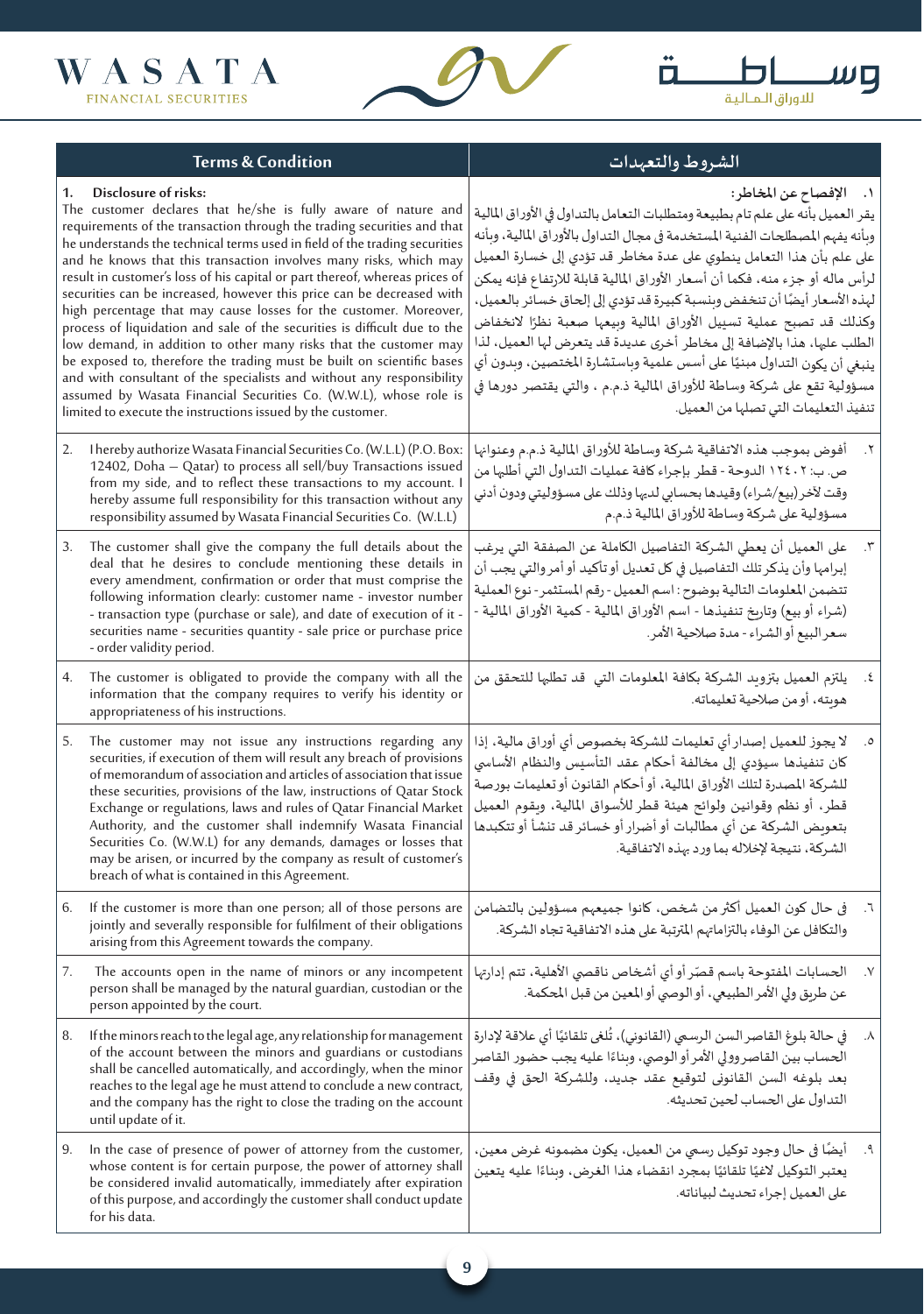



WASATA

| <b>Terms &amp; Condition</b>                                                                                                                                                                                                                                                                                                                                                                                                                                                                                                                                                                                                                                                                                                                                                                                                                                                                                                                                                                                                                                                                                                                                                                                                                                                                                                                                                                                                                                      | الشروط والتعهدات                                                                                                                                                                                                                                                                                                                                                                                                                                                                                                                                                                                                                                                                                                                                                                                                                                                                                                     |
|-------------------------------------------------------------------------------------------------------------------------------------------------------------------------------------------------------------------------------------------------------------------------------------------------------------------------------------------------------------------------------------------------------------------------------------------------------------------------------------------------------------------------------------------------------------------------------------------------------------------------------------------------------------------------------------------------------------------------------------------------------------------------------------------------------------------------------------------------------------------------------------------------------------------------------------------------------------------------------------------------------------------------------------------------------------------------------------------------------------------------------------------------------------------------------------------------------------------------------------------------------------------------------------------------------------------------------------------------------------------------------------------------------------------------------------------------------------------|----------------------------------------------------------------------------------------------------------------------------------------------------------------------------------------------------------------------------------------------------------------------------------------------------------------------------------------------------------------------------------------------------------------------------------------------------------------------------------------------------------------------------------------------------------------------------------------------------------------------------------------------------------------------------------------------------------------------------------------------------------------------------------------------------------------------------------------------------------------------------------------------------------------------|
| 10. Execution of orders I issue to Wasata Financial Securities Co.<br>(W.W.L) shall be subject to the conditions and regulations issued<br>by Qatar Stock Exchange and Qatar Financial Market Authority and<br>I declare that I acquainted with them and that I am aware of them.<br>In addition, I declare that the electronic system can be disordered or<br>disrupted or disconnected at any time as result of occurrence of the<br>unexpected accidents for reasons beyond will of Wasata Financial<br>Securities Co. (W.W.L) or Qatar Stock Exchange.                                                                                                                                                                                                                                                                                                                                                                                                                                                                                                                                                                                                                                                                                                                                                                                                                                                                                                        | ١٠.  يخضع تنفيذ الأوامر التي أطلبها من شركة وساطة للأوراق المالية ذ.م.م<br>للشروط واللوائح الصادرة عن بورصة قطر وهيئة قطر للأسواق المالية،<br>والتي أقر بأنني قد اطلعت عليها وعلى علم بها وأقر بأن النظام الإلكتروني<br>قابل للخلل أو التعطيل، أو الانقطاع في أي وقت نتيجة لحوادث غير متوقعة<br>لأسباب خارجة عن إرادة شركة وساطة للأوراق المالية ذ.م.م أوبورصة قطر.                                                                                                                                                                                                                                                                                                                                                                                                                                                                                                                                                  |
| 11. In accordance with the Qatar Exchange rule book, I undertake to pay<br>value of the shares, before the purchase, including the commission<br>due from this deal, and the Wasata Financial Securities Co. shall not<br>be obligated to execute any Purchase Orders, if I fail to cover its<br>value of any of the following:<br>Availability of balance in the trading account that allow to<br>deduct value of the transaction from the account, when the<br>Wasata Financial Securities Co. receives securities of the<br>purchase order and before the execution.<br>Availability of funds, if the amounts due to me from previous<br>Transactions are short to cover value of the Purchase Order.<br>Submission of bank check payable in favour of the company,<br>provided that this check cover value of the shares to be<br>purchased, or submission of personal check, provided<br>that this check shall be collected before completion of the<br>Purchase Order.<br>Submission of unconditional bank guarantee for the value of<br>the Purchase Order.<br>Giving instructions for customer's bank regarding the<br>deduction from his account in favour of account of the<br>Wasata Financial Securities Co. (W.W.L).<br>It is agreed upon between two parties of this Agreement that<br>any cash amounts shall not be collected from the customer at<br>company's office, and the customer must adhere using any of<br>the methods stipulated above. | ١١.   وفقا لقواعد التعامل في بوصة قطر؛ أتعهد بدفع قيمة الأسهم قبل الشراء<br>متضمنة العمولة المستحقة عن تلك الصفقة، وبحق لشركة وساطة للأوراق<br>المالية ذ.م.م عدم تنفيذ أي عملية شراء مالم أقم بتغطيتها بأي من الحالات<br>التالية:<br>وجود رصيد نقدى بحساب التداول الخاص بي يسمح بحجز أو خصم<br>قيمة العملية من الحساب عند استلام شركة وساطة للأوراق المالية<br>ذ.م.م أمر الشراء وقبل التنفيذ.<br>وجود مبالغ مستحقة لى من عمليات بيع سابقة كافية لتغطية أمر<br>الشراء.<br>تقديم شيك شخصي مستحق الدفع لصالح الشركة ، يغطي قيمة<br>الأسهم المراد شراؤها ، على أن يتم تحصيله قبل إتمام عملية الشراء .<br>تقديم كفالة بنكية غيرمشروطة بقيمة أمرالشراء.<br>إعطاء تعليمات لبنكى كعميل بالخصم من حسابي لصالح حساب<br>شركة وساطة للأوراق المالية ذ.م.م<br>من المتفق عليه بين طرفي هذه الاتفاقية بأنه لن يتم تحصيل أي مبالغ<br>نقدية من العميل بمقر الشركة، وبجب أن يتقيد العميل باستخدام<br>أي من الطرق المنصوص عليها أعلاه . |
| 12. Except prepayment condition and based on notice of Qatar Stock<br>Exchange No. (22) dated 09/07/2013, the reliable customers may<br>be exempted from prepayment condition for value of the Purchase<br>Orders, provided that the reimbursement is made during the<br>settlement period and until third day of settlement at most $(T+3)$ ,<br>or when selling the purchased shares, whichever is the earliest,<br>provided that its made with certain conditions and controls.                                                                                                                                                                                                                                                                                                                                                                                                                                                                                                                                                                                                                                                                                                                                                                                                                                                                                                                                                                                | ١٢. استثناءًا من شرط الدفع المسبق، وبناءًا على إشعار بورصة قطر رقم (٢٢)<br>في ٢٠١٣/٠٧/٠٩ ، يجوز إعفاء العملاء الموثوق بهم من شرط الدفع المسبق<br>لقيمة عمليات الشراء، على أن يتم السداد خلال فترة التسوية وبحد أقصى<br>اليوم الثالث للتسوية (T+۲)، أوعند بيع الأسهم المشتراة أيهما أقرب، على أن<br>يتم بشروط وضوابط معينة.                                                                                                                                                                                                                                                                                                                                                                                                                                                                                                                                                                                           |
| 13. Wasata Financial Securities Co. is entitled not to execute sale and<br>purchase order unless completed according to the applicable law<br>and regulations of Qatar Exchange and Qatar Financial Market<br>Authority. In addition, Wasata Financial Securities Co. for reasons<br>as deemed legally and appropriate by it, is entitled to suspend the<br>account by serving one week notice.                                                                                                                                                                                                                                                                                                                                                                                                                                                                                                                                                                                                                                                                                                                                                                                                                                                                                                                                                                                                                                                                   | ١٣.  يحق لشركة وساطة للأوراق المالية ذ.م.م عدم تنفيذ أوامر البيع/ الشراء<br>إذا لم تكن مستوفاة على النحو المطلوب، وفق اللوائح والنظم المعمول بها<br>في بورصة قطر، وهيئة قطر للأسواق المالية، كما يحق لها تعليق الحساب<br>شربطة إخطارنا بذلك قبل أسبوع من تاريخ التعليق في ضوء ما تراه الشركة<br>من مبررات قانونية.                                                                                                                                                                                                                                                                                                                                                                                                                                                                                                                                                                                                   |
| 14. Upon receipt of order of the customer in order for conclusion one<br>of the deals, the company shall do its best to execute this order as<br>soon as possible as per rules of transaction in Qatar Stock Exchange<br>in this regard.                                                                                                                                                                                                                                                                                                                                                                                                                                                                                                                                                                                                                                                                                                                                                                                                                                                                                                                                                                                                                                                                                                                                                                                                                          | ١٤.  عند استلام أمر من العميل لإبرام إحدى الصفقات، تبذل الشركة قصارى<br>جهدها لتنفيذ ذلك الأمر بأسرع وقت ممكن، حسب قواعد التعامل في<br>بورصة قطر المتعلقة بهذا الشأن .                                                                                                                                                                                                                                                                                                                                                                                                                                                                                                                                                                                                                                                                                                                                               |
| 15. All notices and statements sent by the Wasata Financial Securities<br>Co. to the addresses written in this contract through (mail box $-$<br>email - or approved phone) shall be deemed valid and effective,<br>unless objected in writing within one week from the date of sending<br>it. The Wasata Financial Securities Co. shall not be responsible in<br>case of non-receipt of such notices for any reasons.                                                                                                                                                                                                                                                                                                                                                                                                                                                                                                                                                                                                                                                                                                                                                                                                                                                                                                                                                                                                                                            | ١٥.   تعتبر كافة الإشعارات وكشوف الحسابات المرسلة من شركة وساطة للأوراق<br>المالية ذ.م.م على العناوين المدونة في هذا العقد من خلال (صندوق البربد -<br>البريد الإلكتروني - أو الهاتف المعتمد) صحيحة ونافذة، مالم أعترض عليها<br>خطيًا خلال ١٥ يوم عمل من تاريخ إرسالها لي، ولا تكون شركة وساطة للأوراق<br>المالية ذ.م.م مسؤولة عن عدم استلامي لهذه الإشعارات لأي سبب من الأسباب.                                                                                                                                                                                                                                                                                                                                                                                                                                                                                                                                      |
| 16. I undertake to pay all the applicable commission set by the Wasata<br>Financial Securities Co. for the sale and purchase transactions<br>in accordance with Qatar Exchange Rulebook and QFMA in<br>accordance with any amendments thereto. I also agree to pay<br>any fees or other expenses for the other additional services after<br>approval of them by the regulatory authorities.                                                                                                                                                                                                                                                                                                                                                                                                                                                                                                                                                                                                                                                                                                                                                                                                                                                                                                                                                                                                                                                                       | ١٦. أوافق على دفع العمولات المحددة لعمليات البيع والشراء وفقًا لقواعد<br>التعامل في بورصة قطر وهيئة قطر للأسواق المالية، والحدود  التي تقربها،<br>وأية تعديلات تطرأ عليها مستقبلًا، كما أوافق على دفع أي رسوم أو مصاريف<br>للخدمات الإضافية الأخرى بعد إقرارها أيضًا من الجهات الرقابية .                                                                                                                                                                                                                                                                                                                                                                                                                                                                                                                                                                                                                            |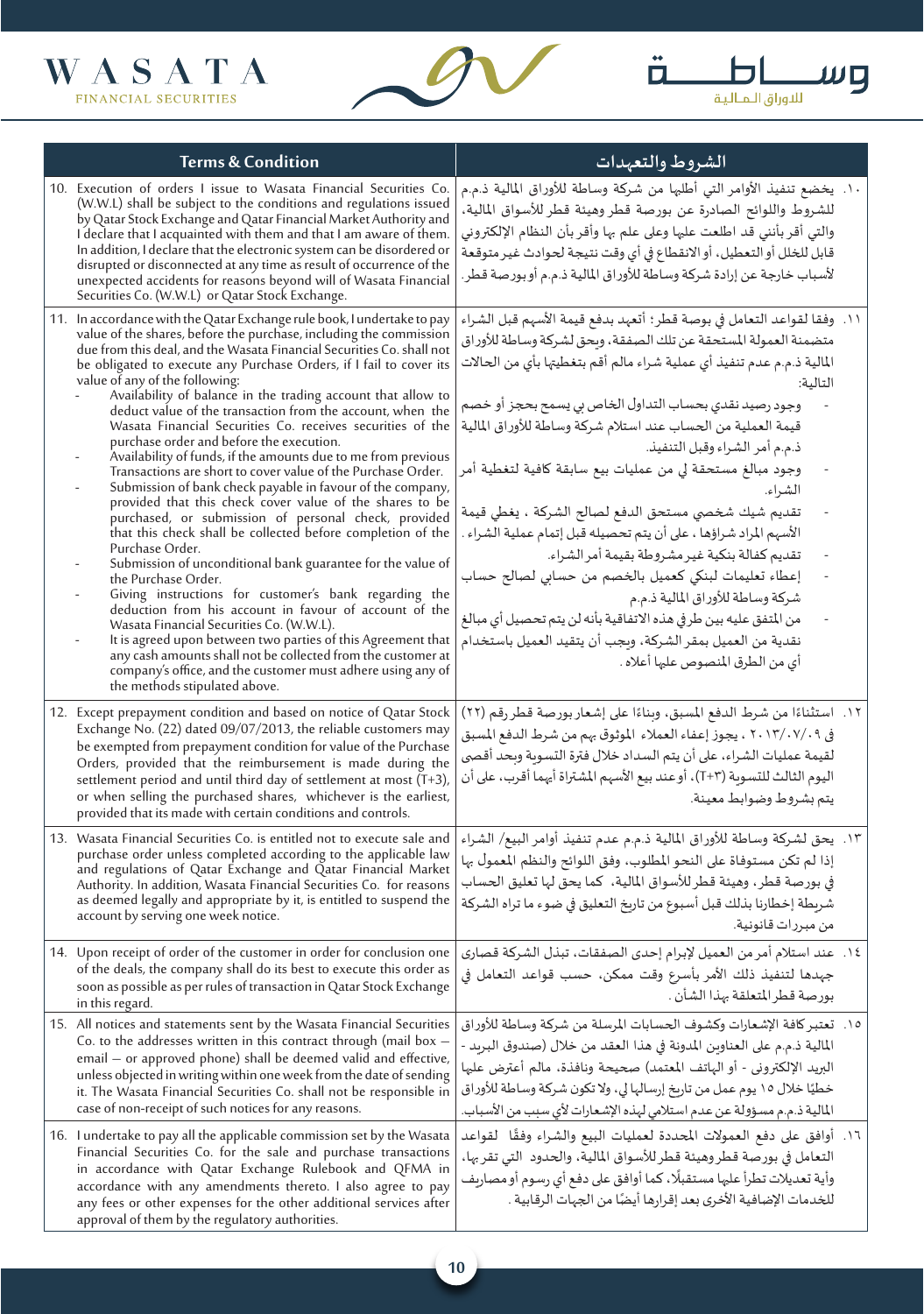

 $\overline{\mathsf{D}}$ 

اللاوراق المالية <mark>ا</mark>

Ö.



| <b>Terms &amp; Condition</b>                                                                                                                                                                                                                                                                                                                                                | الشروط والتعهدات                                                                                                                                                                                                                                                                                                                                                                                               |
|-----------------------------------------------------------------------------------------------------------------------------------------------------------------------------------------------------------------------------------------------------------------------------------------------------------------------------------------------------------------------------|----------------------------------------------------------------------------------------------------------------------------------------------------------------------------------------------------------------------------------------------------------------------------------------------------------------------------------------------------------------------------------------------------------------|
| 17. The Wasata Financial Securities Co. Is entitled to provide any<br>information related to our account if and when required by the<br>regulatory authorities (Qatar Financial Market Authority - Qatar<br>Stock Exchange - taxes authorities) or Judicial Authorities or<br>any other concerned regulatory authority in State of Qatar or my<br>appointed representative. | ١٧.    لشركة وساطة للأوراق المالية ذ.م.م الحق في الإدلاء بأي معلومات عن<br>حسابي لديها يتم طلبها من الجهات الرقابية (هيئة قطر للأسواق المالية -<br>بورصة قطر - سلطات الضرائب)، أو الجهات القضائية في دولة قطر، أو أي<br>جهات رقابية أخرى مختصة في دولة قطر ، وكذلك لأي شخص مفوض كتابة<br>مني.                                                                                                                  |
| 18. Wasata Financial Securities Co. Is entitled to amend any of these<br>terms and conditions with the instructions issued from time to time<br>by Qatar Exchange and Qatar Financial Markets Authority or any<br>other concerned Authorities. These amendments shall be binding<br>on me and i agree to them in advance.                                                   | ١٨.  لشركة وساطة للأوراق المالية ذ.م.م الحق في تعديل أي من هذه الشروط<br>والأحكام، وفق النظم والقواعد المعمول بها في بورصة قطر وهيئة قطر<br>للأسواق المالية، أو أي جهة رقابية أخرى معنية، وتعتبر تلك التعديلات<br>ملزمة لي وموافق عليها من طرفي سلفًا.                                                                                                                                                         |
| 19. This agreement is subject to the regulations related to investment<br>in Qatar Exchange and Qatar Financial Markets Authority or the<br>supervisory/regulatory authority as decided and determined by<br>Qatari Laws.                                                                                                                                                   | ١٩.  تخضع هذه الاتفاقية الى الأحكام المنظمة للتعامل بالاستثمار في بورصة قطر<br>وهيئة قطر للأسواق المالية، وأي جهة رقابية معنية أخرى يقرها القانون<br>القطري .                                                                                                                                                                                                                                                  |
| 20. Wasata Financial Securities Co. Is entitled to end the relationship<br>with the customer in the case of his inability to fulfil requirements<br>of the regulatory authorities with the information on the customer<br>with respect to application of rules of combating money<br>laundering and Terrorism Financing.                                                    | ٢٠. يحق لشركة وساطة للأوراق المالية ذ.م.م إنهاء العلاقة مع العميل في حالة<br>عدم القدرة على استيفاء متطلبات الجهات الرقابية الخاصة بالمعلومات<br>حول العميل، فيما يتعلق بتطبيق دليل قواعد مكافحة غسل الأموال<br>وتموىل الإرهاب .                                                                                                                                                                               |
| 21. Any dispute arising out of or in connection with this agreement<br>relating to securities shall be referred to Arbitration in accordance<br>with the rules of Arbitration of Qatar Financial Market Authority<br>through the Arbitration Panel therein.                                                                                                                 | ٢١. اتفق الطرفان على حل أي نزاع ينشأ عن هذا العقد والتعاملات المتصلة<br>والمتعلقة بالأوراق المالية بطريق التحكيم، وفقًا للإجراءات المتبعة لدى هيئة<br>قطر للأسواق المالية من خلال لجنة التحكيم بها.                                                                                                                                                                                                            |
| 22. Notwithstanding any rules and principles of evidence provided<br>in law, proof regarding securities cases may be established by all<br>means of evidence, including the data extracted from computer,<br>telephone, recording, SMS and correspondences dispatched via<br>fax, telex and email.                                                                          | ٢٢.   اتفق الطرفان على أنه وعلى الرغم من أحكام وقواعد الإثبات المعززة في أي<br>قانون، يجوز الإثبات في قضايا الأوراق المالية بجميع طرق الإثبات بما في<br>ذلك البيانات الصادرة عن الحاسوب وتسجيلات الهاتف والرسائل النصية<br>(SMS)، والمراسلات عبر أجهزة الفاكس والتلكس والبربد الالكتروني.                                                                                                                      |
| 23. Both parties have mutually agreed that all the phone calls related to<br>transaction, which the customer performed or intend to perform in<br>the company shall be recorded and kept in a manner accessible at<br>all time, and in accordance with provisions of the second chapter of<br>section seven or article (7.2.8) of Qatar Exchange Rulebook 2020.             | ٢٣. اتفق الطرفان على أن جميع المحادثات الهاتفية المتعلقة بالمعاملات التي تتم<br>أو يرغب العميل القيام بها عن طربق الشركة تكون هذه المكالمات مسجلة<br>تسجيلًا يتم الاحتفاظ به لمدة عشر سنوات، أوللمدة التي يحددها القانون،<br>وذلك للرجوع إليها في أي حال من الأحوال، إضافة إلى المراسلات الإلكترونية،<br>وذلك بناءًا على أحكام الفصل الثاني من الباب السابع (٧,٢,٨) من قواعد<br>التعامل في بورصة قطرلعام ٢٠٢٠. |
| 24. Non Sharia Compliance Shares:<br>Based on opinion of Sharia Supervisory Board in the company, the<br>customer may sell the legitimately unaccredited shares only for<br>purpose of disposal of them.                                                                                                                                                                    | ٢٤. الأسهم غير المجازة شرعًا:<br>بناءًا على رأي هيئة الرقابة الشرعية بالشركة، يجوز للعميل بيع الأسهم غير<br>المجازة شرعاً فقط وذلك بغرض التخلص منها.                                                                                                                                                                                                                                                           |
| 25. I acknowledge and undertake that all information submitted by<br>me herein are true and correct and I shall inform Wasata Financial<br>Securities Co. with any subsequent change or amendment<br>immediately, otherwise, Wasata Financial Securities Co. is exempt<br>from the responsibility.                                                                          | ٢٥.  أقر وأتعهد بأن كافة البيانات المقدمة صحيحة، وفي حالة تعديلها ألتزم<br>بإبلاغ شركة وساطة للأوراق المالية ذ.م.م فورًا عن أي تعديل يطرأ، وتنتفي<br>مسؤولية شركة وساطة للأوراق المالية ذ.م.م عند عدم إبلاغي لها .                                                                                                                                                                                             |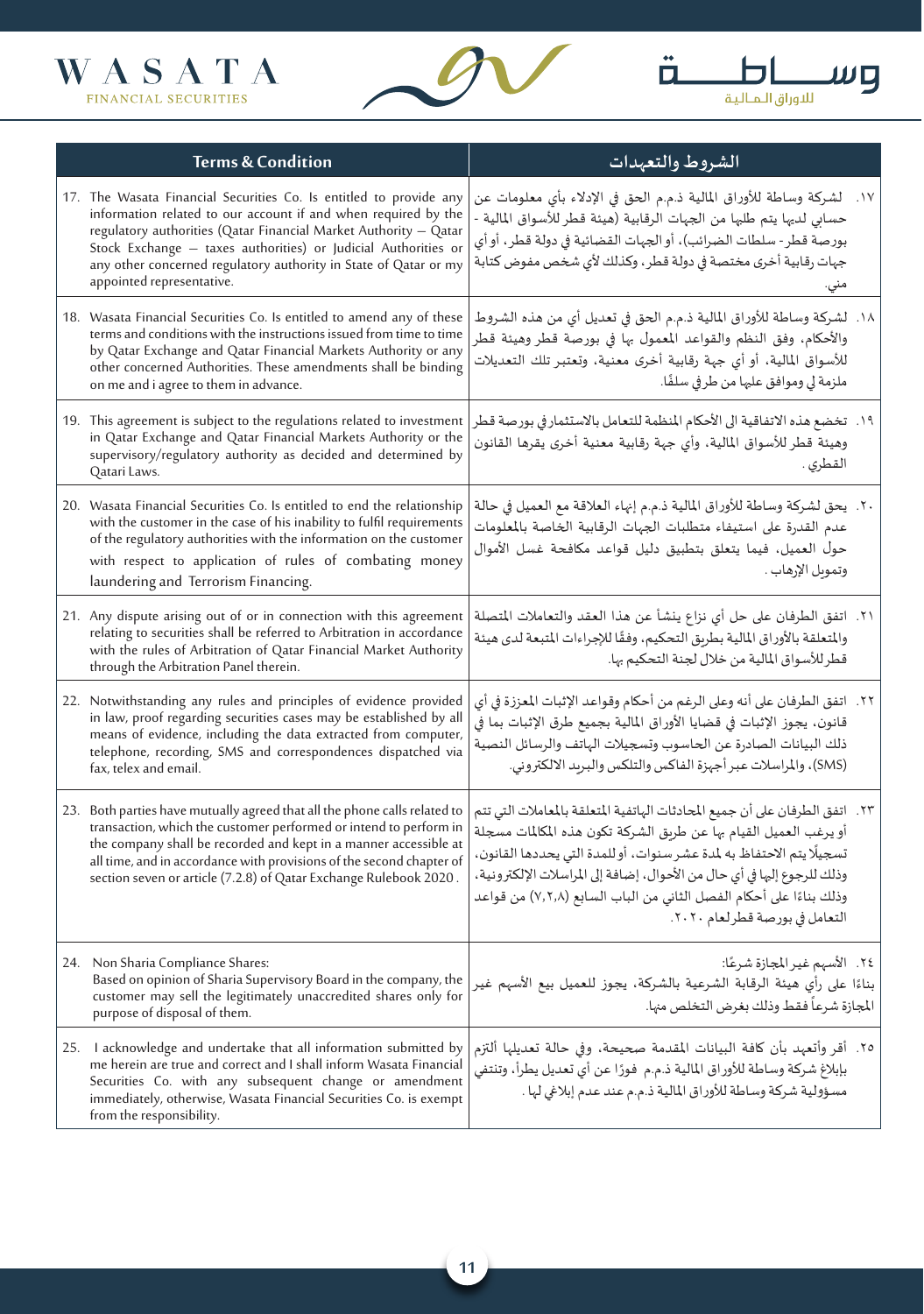investment from trading via internet.





| Terms and conditions of trading via internet:                                                                                | أحكام وشروط التداول عن طربق الإنترنت:                                    |  |  |  |  |
|------------------------------------------------------------------------------------------------------------------------------|--------------------------------------------------------------------------|--|--|--|--|
| First: definition of service of trading via internet:                                                                        | أولا : تعريف خدمة التداول عبر الإنترنت:                                  |  |  |  |  |
| It is a service provided for the customer by the company, and                                                                | - هي خدمة تقدم للعميل من قبل الشركة والتي من خلالها يستطيع               |  |  |  |  |
| through this services, the customer can enter and execute                                                                    | العميل أن يقوم بإدخال وتنفيذ أوامر الشراء والبيع إلكترونيًا عن           |  |  |  |  |
| the Purchase Order and electronically sale via internet, and                                                                 | طريق الإنترنت، وحتى يتمكن العميل من استخدام هذه الخدمة بكفاءة            |  |  |  |  |
| in order to enable the customer to use this service efficiently                                                              | وفاعلية، يتوجب عليه أن يكون على معرفة وإلمام واسع في مجال التداول        |  |  |  |  |
| and effectively, he must be widely aware of field of trading in                                                              | بالأوراق المالية، وكذلك على معرفة بالأنظمة والقوانين المعمول بها في      |  |  |  |  |
| securities as well as the laws and regulations applicable in the                                                             | الأسواق المالية بالدولة.                                                 |  |  |  |  |
| financial markets in the State.                                                                                              |                                                                          |  |  |  |  |
| Without prejudice or conflict with stipulated terms and                                                                      | دون إخلال أو تعارض مع ما هو منصوص عليه من شروط وأحكام هذه                |  |  |  |  |
| conditions of this agreement, the company provides, through                                                                  | الإتفاقية، توفر الشركة من خلال هذه الاتفاقية خدمات التداول عن            |  |  |  |  |
| this agreement, trading services via internet through granting                                                               | طريق الإنترنت، وذلك من خلال منح العميل رقمًا سريًا خاصًا به يمكنه        |  |  |  |  |
| the customer private password that enable him to contact with                                                                | من الاتصال بنظام التداول عبر الإنترنت، وبِتم إرسال الأوامر إلى نظام      |  |  |  |  |
| system of trading via internet, and the orders are sent directly to                                                          | تداول بورصة قطر للأوراق المالية مباشرة عبر نظام التداول الإلكتروني       |  |  |  |  |
| Qatar Stock Exchange via company's electronic trading system.                                                                | للشركة.                                                                  |  |  |  |  |
| Purchase of securities: the customer is obligated to pay value of                                                            | شراء الأوراق المالية :يلتزم العميل في حالة الشراء بدفع قيمة الصفقة شاملة |  |  |  |  |
| the deal, including the commission prescribed for the company                                                                | العمولة المقررة للشركة وفقًا للكيفية المنصوص عليها بالبند رقم (11)، ومع  |  |  |  |  |
| in accordance with the method stipulated in Clause No. (11),                                                                 |                                                                          |  |  |  |  |
| however, the customer is responsible for all of his orders, including                                                        | ذلك يكون العميل مسؤول عن كافة أوامره بما في ذلك أي أوامر تتجاوز الحد     |  |  |  |  |
| any orders exceeding the limit available in his account, and in                                                              | المتوفر في حسابه، وفي حالة إنجاز الأمر دون توفر الحد المعني في حسابه،    |  |  |  |  |
| the case of completion of the order without availability of the                                                              | فإنه يتوجب على العميل أن يضيف المال المطلوب في حسابه لدى الشركة          |  |  |  |  |
| concerned limit in his account, the customer must add the required                                                           |                                                                          |  |  |  |  |
| money in his account in the company as per the method stipulated                                                             | بالكيفية المنصوص عليها بالبند (11) من هذه الاتفاقية.                     |  |  |  |  |
| in Clause (11) of this agreement.                                                                                            | ·  بيع الأوراق المالية : يجب أن يحتوى حساب العميل على رصيد أوراق         |  |  |  |  |
| Sale of securities: customer's account must contain balance of                                                               |                                                                          |  |  |  |  |
| enough free securities before entry of the order.                                                                            | مالية حرة كافية قبل إدخال الأمر .                                        |  |  |  |  |
| The customer acknowledges that he is aware of the risks                                                                      | يقر العميل بأنه على علم بالمخاطر التي تنطوي عليها عملية التداول          |  |  |  |  |
| involved in the trading transaction in general as mentioned<br>above, and the risks related to trading via internet and that | بصفة عامة كما ذكر لاحقًا، وعلى المخاطر المتعلقة بالتداول عبر             |  |  |  |  |

he alone assumes all the responsibilities arising from his  $\big\vert$  الإنترنت، وبأنه يتحمل وحده كافة المسؤوليات المترتبة على استثماره من التداول عبر الإنترنت .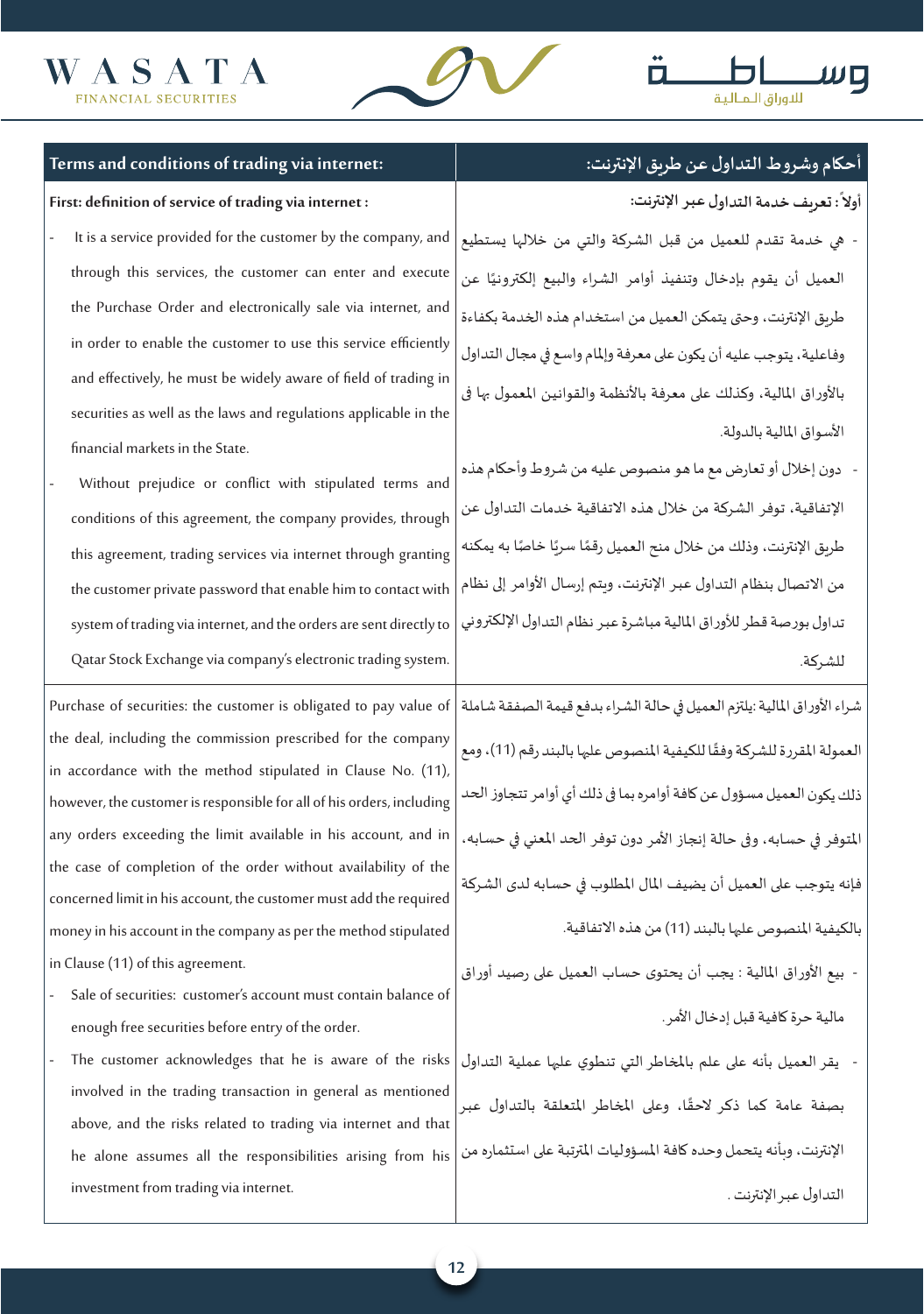



| Terms and conditions of trading via internet:                                                                                                                                                                                                                                                                                                                                                                                                              | أحكام وشروط التداول عن طريق الإنترنت:                                                                                                                                                                                                                                                                                                                                                    |                             |  |  |  |
|------------------------------------------------------------------------------------------------------------------------------------------------------------------------------------------------------------------------------------------------------------------------------------------------------------------------------------------------------------------------------------------------------------------------------------------------------------|------------------------------------------------------------------------------------------------------------------------------------------------------------------------------------------------------------------------------------------------------------------------------------------------------------------------------------------------------------------------------------------|-----------------------------|--|--|--|
| Second: there are some risks that customer can expose, including<br>but not limited to:                                                                                                                                                                                                                                                                                                                                                                    | ثانيًا :هناك بعض المخاطر التي يمكن التعرض لها على سبيل المثال وليس<br>الحصر :                                                                                                                                                                                                                                                                                                            |                             |  |  |  |
| The risks related to hacking the system by computer hacker or<br>any third party.                                                                                                                                                                                                                                                                                                                                                                          | - المخاطر المتعلقة باختراق النظام من قبل قراصنة الكمبيوتر أو أي طرف                                                                                                                                                                                                                                                                                                                      |                             |  |  |  |
| The risks related to loss of the password or use of it by third<br>party or unauthorized parties.                                                                                                                                                                                                                                                                                                                                                          | - المخاطر المتعلقة بفقدان كلمة السر أو استخدامها من قبل طرف ثالث أو                                                                                                                                                                                                                                                                                                                      | ثالث.                       |  |  |  |
| The risks related to defect or disorder in the trading system,<br>delays in execution, submission of the orders in Qatar Stock                                                                                                                                                                                                                                                                                                                             | أطراف غير مخولين.<br>-  المخاطر المتعلقة بخلل في نظام التداول أو تأخيرات في التنفيذ أو تقديم<br>الأوامر في بورصة قطر أو فقدان الأوامر من خلال الاتصال.<br>- رفض الأمر أوعدم الالتفات له من قبل البورصة والشركة.                                                                                                                                                                          |                             |  |  |  |
| Exchange or loss of the orders through the contact.<br>Rejecting or ignoring the order by Qatar Stock Exchange or<br>company.                                                                                                                                                                                                                                                                                                                              |                                                                                                                                                                                                                                                                                                                                                                                          |                             |  |  |  |
| Risks of duplication or repetition of the order submitted<br>through the system intentionally or unintentionally by the<br>customer.<br>The risks related to computer viruses by the service provider,<br>company system or with customer's system.<br>Any other risks related to another system not mentioned<br>above, where these systems can be usually recognized by<br>professionals in field of the trading via internet.                           | -  مخاطر الازدواج أو تكرار الأمر المقدم من خلال النظام بصورة عمدية أو<br>غير عمدية من قبل العميل.                                                                                                                                                                                                                                                                                        |                             |  |  |  |
|                                                                                                                                                                                                                                                                                                                                                                                                                                                            | -  المخاطر المتعلقة بفيروسات الكمبيوتر من جانب مقدم الخدمة أو من<br>نظام الشركة أو من أنظمة العميل. مخاطر عدم إمكانية موائمة نظام<br>الحاسب الآلي الخاص بالعميل مع نظام التداول.                                                                                                                                                                                                         |                             |  |  |  |
|                                                                                                                                                                                                                                                                                                                                                                                                                                                            | -  أي مخاطر أخرى تتعلق بنظام آخر لم تذكر أعلاه والتي يمكن التعرف<br>عليها عادة من قبل محترفي التداول عبر الإنترنت.                                                                                                                                                                                                                                                                       |                             |  |  |  |
| Third: Wasata Financial Securities Co., parent company, or its<br>subsidiaries, or any directors, officers, employees or affiliated<br>agents to Wasata Financial Securities Co., parent company or its<br>affiliates are not obligated, towards the customer, for any losses,<br>damages, costs, expenses or other obligations incurred by the<br>customer due to his misuse of the trading system provided by the<br>company.                            | ثالثاً: لن تكون شركة وساطة للأوراق المالية ذ.م.م أو الشركة الأم أو أي<br>شركة تابعة لها أو أي مدراء أو مسؤولين أو موظفين، أو وكلاء تابعين<br>لشركة وساطة للأوراق المالية ذ.م.م ، أو الشركة الأم أو الشركة التابعة<br>لها، ملزمة أو ملزمين تجاه العميل عن أي خسائر أو أضرار أو تكاليف أو<br>مصاريف أو التزامات أخرى يتكبدها العميل، بسبب سوء استخدامه لنظام<br>التداول الذي تقدمه الشركة. |                             |  |  |  |
| Fourth: the customer is alone responsible for use of his own<br>password, and he assumes all the obligations resulting from loss<br>of it or use of it by third party or by unauthorized persons or as<br>breakdown in the trading system by the service provider, because<br>of Virus Attack, any other accidents that may result in lateness or<br>failure of execution, amendment, cancellation or loss of any order<br>through connection to internet. | رابعًا :يكون العميل وحده هو المسؤول عن استخدام كلمة السر الخاصة<br>به، وبتحمل كافة الالتزامات الناتجة عن فقدها أو استخدامها من قبل<br>الغير، أو من قبل أشخاص غير مخولين، أو نتيجة لأي خلل أو عطل في<br>الاتصال بالانترنت من جهة العميل، أو هجوم الفيروسات أو أي حوادث<br>أخرى، قد تؤدي إلى تأخير أو فشل تنفيذ أو تعديل أو إلغاء أو فقد أي أمر<br>من خلال الاتصال بالإنترنت.              |                             |  |  |  |
|                                                                                                                                                                                                                                                                                                                                                                                                                                                            |                                                                                                                                                                                                                                                                                                                                                                                          | اسم العميل<br>Customer name |  |  |  |
|                                                                                                                                                                                                                                                                                                                                                                                                                                                            |                                                                                                                                                                                                                                                                                                                                                                                          |                             |  |  |  |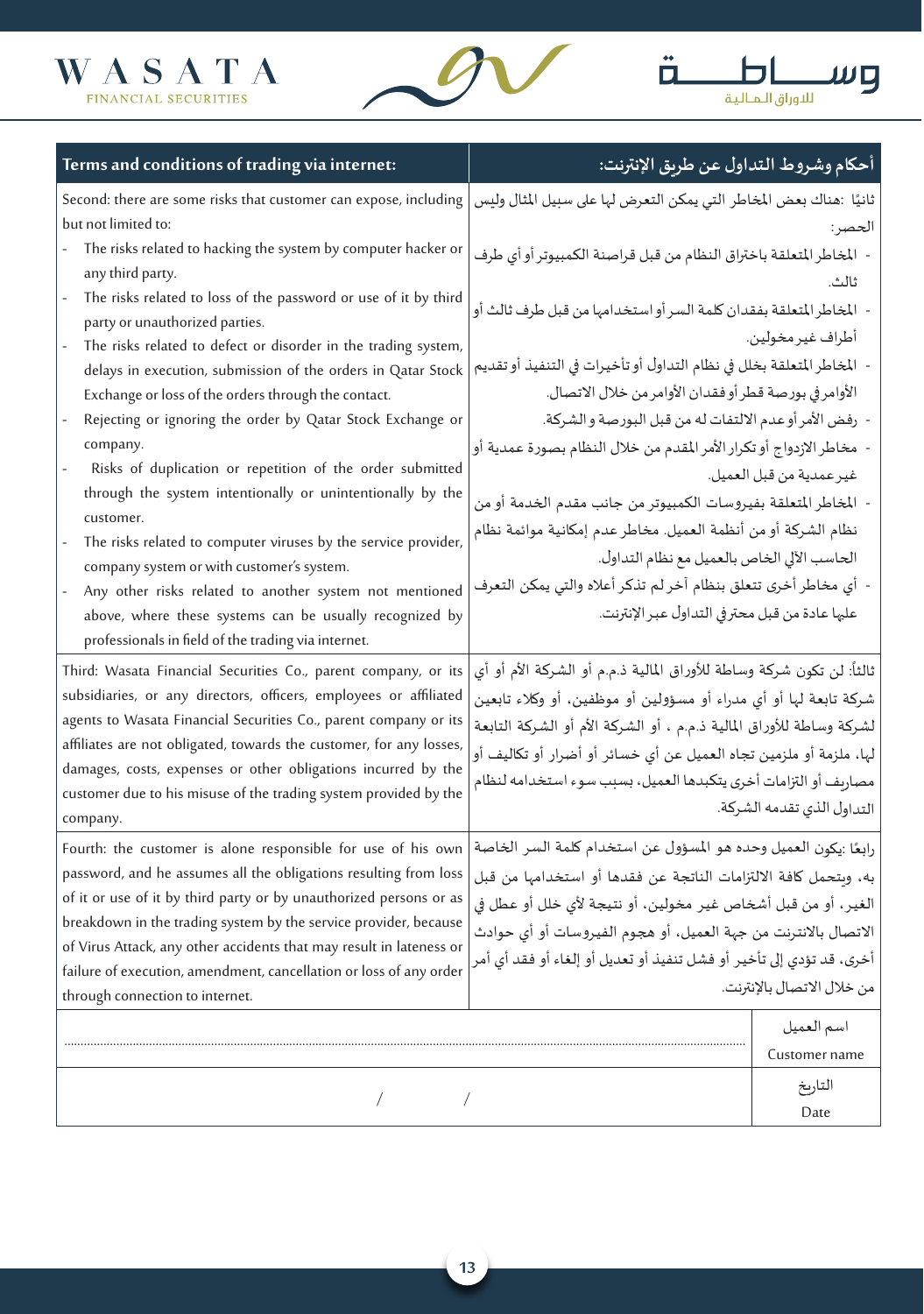



# **إقرار: :Declaration**

as ..................................................................... to account an open Please يرجى فتح حساب باسم ................................................................ كما هو مبين shown above. I  $\setminus$  we confirm that the information provided is correct and accurate. I \ we concede that I / we understand and بأني/بأننا قدفهمت/فهمنا و أوافق/نوافق على الشروط المتعلقة بفتح agree to the terms relating to the opening and administration of the وإدارة الحساب و أي خدمة/ خدمات أطلبها/نطلبها، أو يمكن أن أطلبها/ .Account and any Services we request, or may request in the future I also agree to comply with the laws of the regulatory authorities and the instructions of the Wasata financial Securities Company including the terms and conditions and any adjustment that may تعديلات قد تطرأ عليها من وقت لآخر من قبل شركة وساطة للأوراق المالية be made from time to time by the Wasata financial Securities Company and the regulatory authorities in the future.

أعاله. أؤكد/نؤكد أن املعلومات املقدمة صحيحة ودقيقة. كما أقر/نقر نطلبها في المستقبل. كما أوافق/نوافق على الالتزام بقوانين الجهات الرقابية وبتعليمات شركة وساطة لألوراق املالية، بما فيها الشروط واألحكام وأي والجهات الرقابية في املستقبل.

#### **املفوض/املفوضين بالتوقيع: :Signatories Authorized/Authorized نموذج التوقيع Specimen of signature الوظيفة / املنصب/ رقم البطاقة الشخصية / الجواز/ الصالحية** Job/position/personal ID/passport number/expiry date **أسماء املفوضين بالتوقيع Name of authorized signatories املنصب** البطاقة الشخصية / الجواز صلاحية البطاقة **Position** Personal ID/passport ID expiry date **املنصب** البطاقة الشخصية / الجواز صالحية البطاقة / / **Position** Personal ID/passport ID expiry date **املنصب** البطاقة الشخصية / الجواز صلاحية البطاقة **Position** Personal ID/passport ID expiry date

مجتمعين jointly منفردين Individually

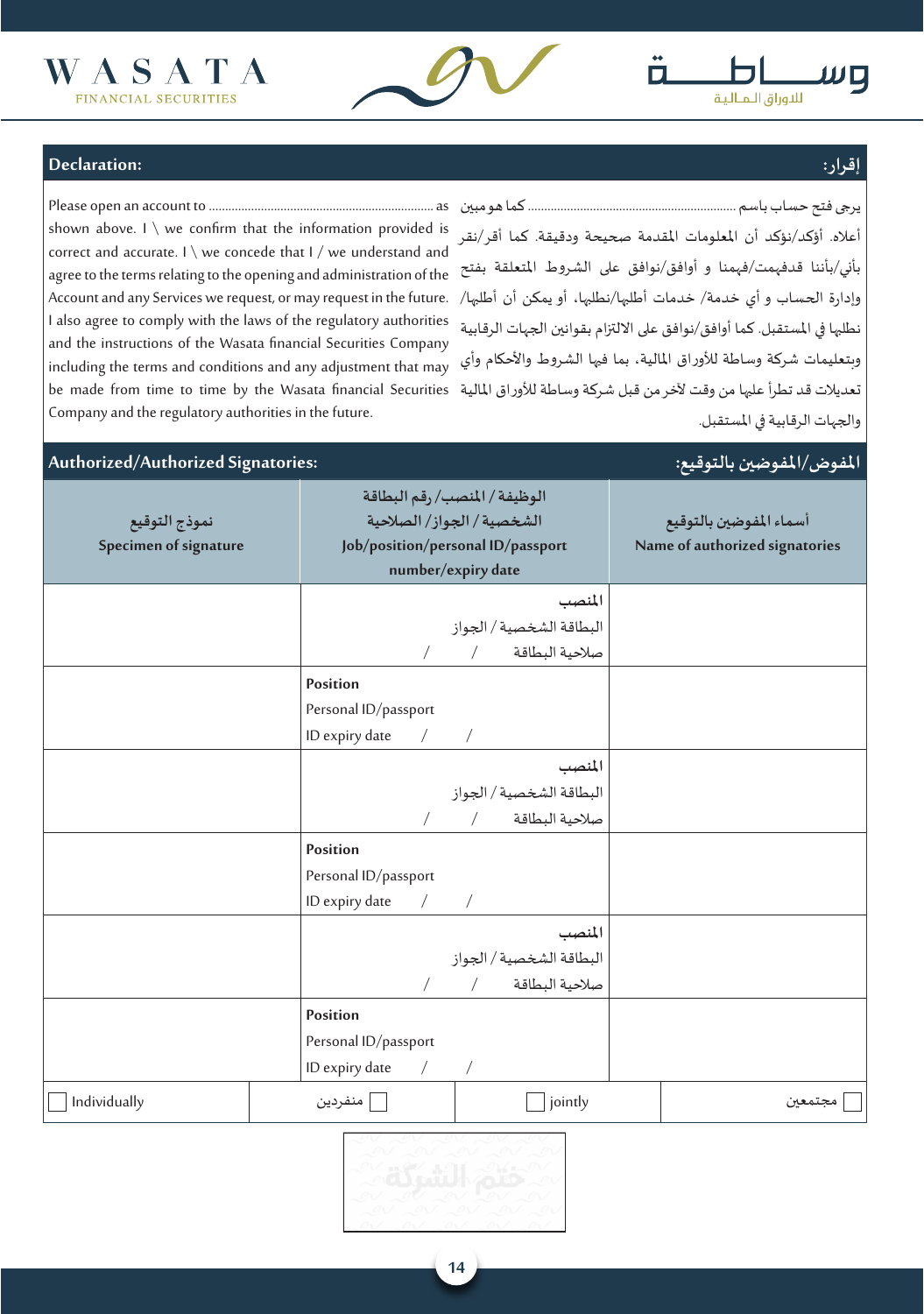



# **تعليمات سحب أسهم: :Instructions withdrawal Shares**

Kindly arrange to retrieve the following shares which are owned by me/us from the Central Registration Department at QCSD, and add them to my/our portfolio in Wasata financial securities co.

يرجى التكرم بإتخاذ اإلجراء الالزم لسحب األسهم املوضح بياناتها أدناه واململوكة لي/لنا وذلك من إدارة التسجيل املركزي في شركة قطر لإليداع املركزي لألوراق املالية وإضافتها إلى محفظتي/ محفظتنا لديكم بشركة وساطة لألوراق املالية.

| قيمة الأسهم                                                     |         | سعرالسهم                         | عدد الأسهم    |               |                                                                                                                               | اسم الشركة                                                                 |           | رمز الشركة      | م∙            |  |  |
|-----------------------------------------------------------------|---------|----------------------------------|---------------|---------------|-------------------------------------------------------------------------------------------------------------------------------|----------------------------------------------------------------------------|-----------|-----------------|---------------|--|--|
| <b>Shares Value</b>                                             |         | <b>Share Price</b>               | No. of Shares |               |                                                                                                                               | <b>Company Name</b>                                                        |           | Company<br>Code | S.No.         |  |  |
|                                                                 |         |                                  |               |               |                                                                                                                               |                                                                            |           |                 |               |  |  |
|                                                                 |         |                                  |               |               |                                                                                                                               |                                                                            |           |                 |               |  |  |
|                                                                 |         |                                  |               |               |                                                                                                                               |                                                                            |           |                 |               |  |  |
|                                                                 |         |                                  |               |               |                                                                                                                               |                                                                            |           |                 |               |  |  |
|                                                                 |         |                                  |               |               |                                                                                                                               |                                                                            |           |                 |               |  |  |
|                                                                 |         |                                  |               |               |                                                                                                                               |                                                                            |           |                 |               |  |  |
|                                                                 |         |                                  |               |               |                                                                                                                               |                                                                            |           |                 |               |  |  |
|                                                                 |         |                                  |               |               |                                                                                                                               |                                                                            |           |                 |               |  |  |
| For company's official use                                      |         |                                  |               |               |                                                                                                                               | لاستخدام الشركة الرسمي                                                     |           |                 |               |  |  |
| All originals seen and client signed in our presence            |         |                                  |               |               |                                                                                                                               | تم الاطلاع على أصول المستندات الخاصة بالعميل والتوقيع على الطلب<br>بحضورنا |           |                 |               |  |  |
| (٢) مسؤول الالتزام / مسؤول مكافحة غسل الأموال وتموىل الإرهاب    |         | Compliance officer / AML officer |               |               | (١)استلام المستندات وفحصها وإدخالها من قبل<br>Receive, examine, and enter documents                                           |                                                                            |           |                 |               |  |  |
|                                                                 |         |                                  |               | الاسم<br>Name |                                                                                                                               |                                                                            |           |                 | الاسم<br>Name |  |  |
| Date                                                            | التاريخ | Signature                        |               | التوقيع       | Date                                                                                                                          | Signature   التاريخ                                                        |           |                 | التوقيع       |  |  |
| (٤) إدارة عمليات المكاتب الخلفية<br>Back office operation Dept. |         |                                  |               |               | (٣) مراجعة البيانات على طلب فتح الحساب وعلى النظام من قبل<br>Review the data on the account opening request and on the system |                                                                            |           |                 |               |  |  |
|                                                                 |         |                                  |               | الاسم<br>Name |                                                                                                                               |                                                                            |           |                 | الاسم<br>Name |  |  |
| Date                                                            | التاريخ | Signature                        |               | التوقيع       | Date                                                                                                                          | التاريخ                                                                    | Signature |                 | التوقيع       |  |  |